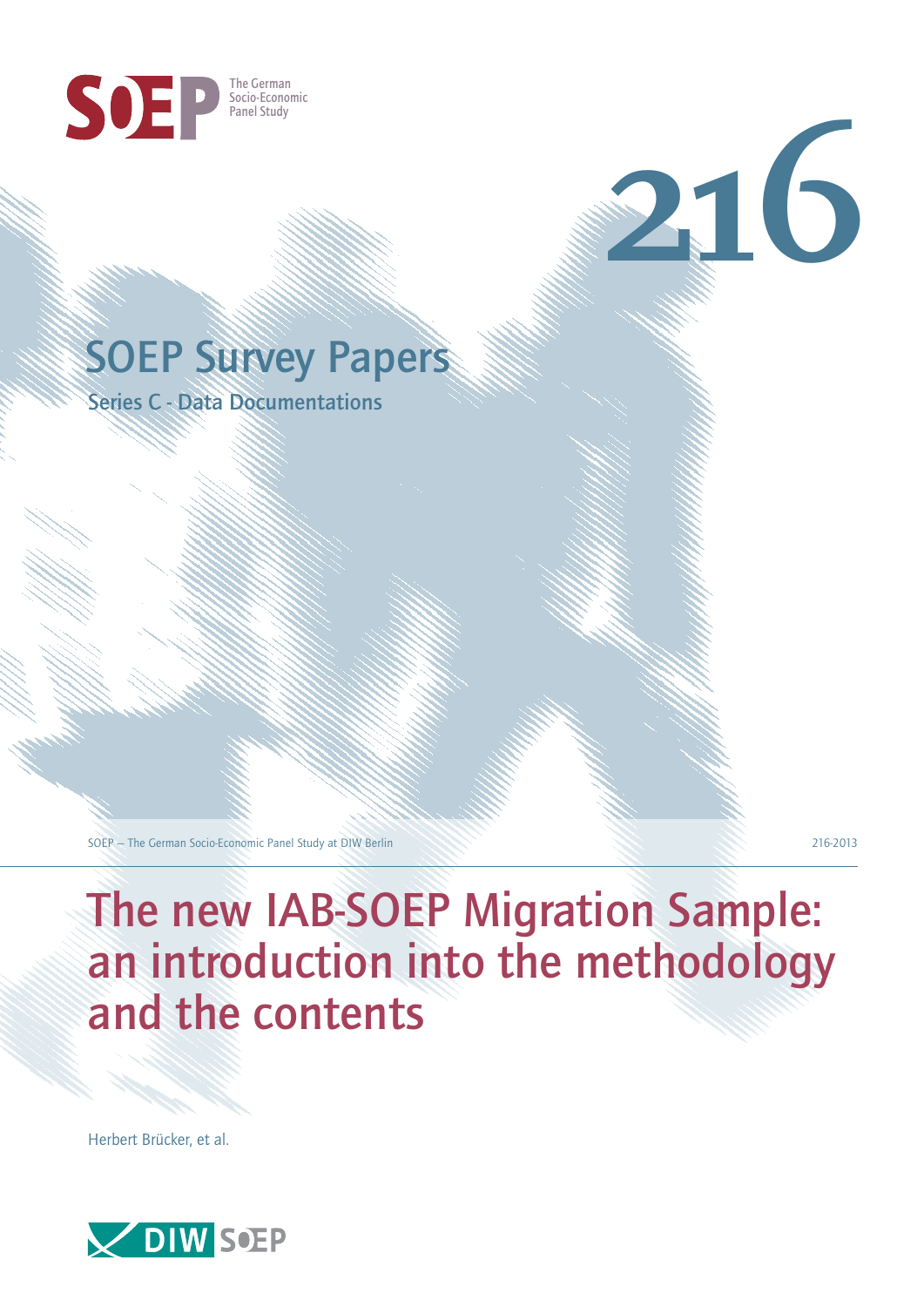Running since 1984, the German Socio-Economic Panel Study (SOEP) is a wide-ranging representative longitudinal study of private households, located at the German Institute for Economic Research, DIW Berlin.

The aim of the SOEP Survey Papers Series is to thoroughly document the survey's data collection and data processing.

The SOEP Survey Papers is comprised of the following series:

- **Series A** Survey Instruments (Erhebungsinstrumente)
- **Series B** Survey Reports (Methodenberichte)
- **Series C** Data Documentations (Datendokumentationen)
- **Series D** Variable Descriptions and Coding
- **Series E** SOEPmonitors
- **Series F** SOEP Newsletters
- **Series G** General Issues and Teaching Materials

The SOEP Survey Papers are available at **http://www.diw.de/soepsurveypapers**

#### **Editors:**

Prof. Dr. Gert G. Wagner, DIW Berlin and Technische Universität Berlin Prof. Dr. Jürgen Schupp, DIW Berlin and Freie Universität Berlin

Please cite this paper as follows:

Herbert Brücker, Martin Kroh, Simone Bartsch, Jan Goebel, Simon Kühne, Elisabeth Liebau, Parvati Trübswetter, Ingrid Tucci, Jürgen Schupp. 2014. The new IAB-SOEP Migration Sample: an introduction into the methodology and the contents. SOEP Survey Papers 216: Series C. Berlin: DIW/SOEP

ISSN: 2193-5580 (online)

Contact: DIW Berlin SOEP Mohrenstr. 58 10117 Berlin

Email: soeppapers@diw.de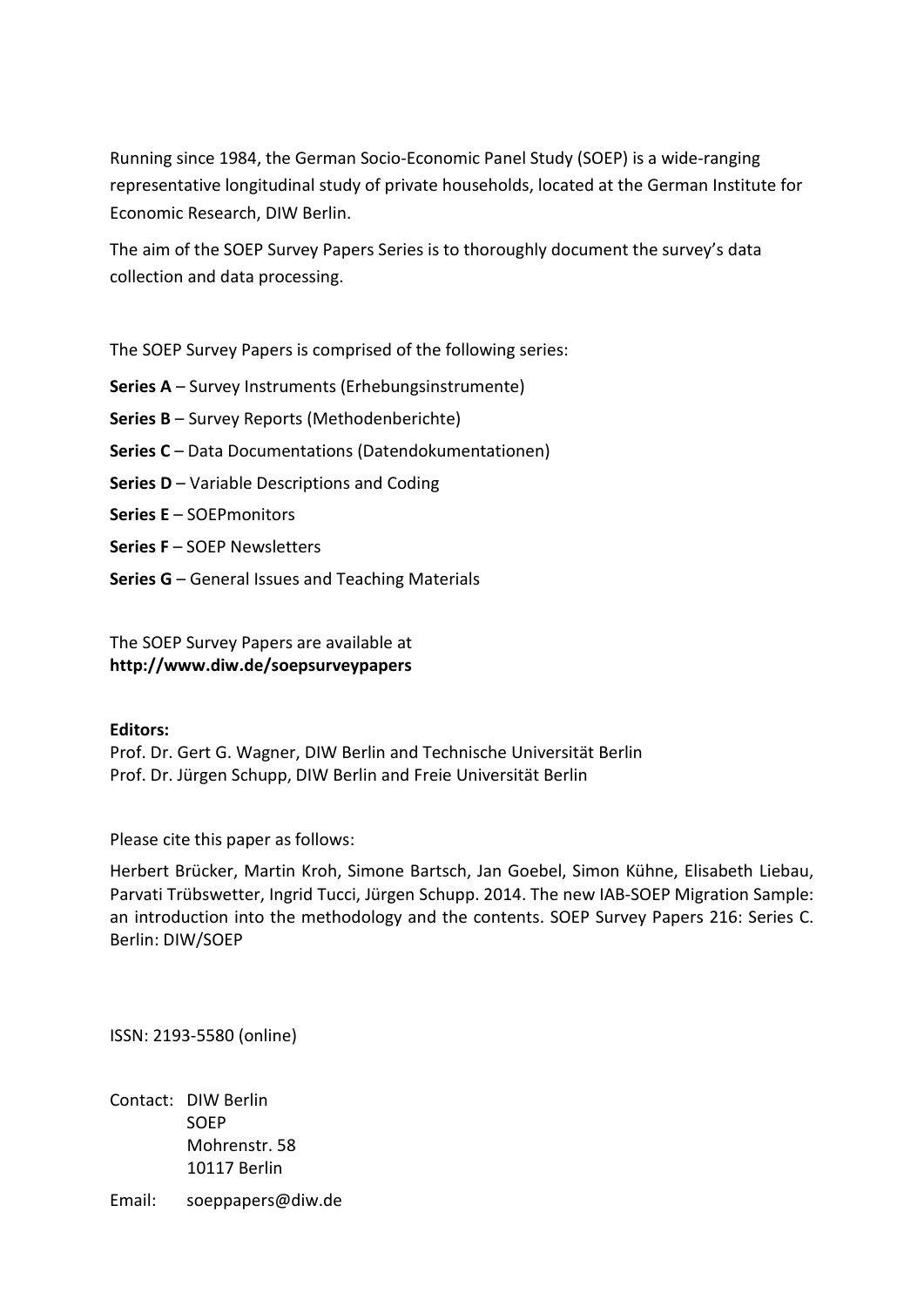**HERBERT BRÜCKER1) , MARTIN KROH2) , SIMONE BARTSCH2) , JAN GOEBEL2) , SIMON KÜHNE2) , ELISABETH LIEBAU2) , PARVATI TRÜBSWETTER1) , INGRID TUCCI2) , JÜRGEN SCHUPP2)**

## **THE NEW IAB-SOEP MIGRATION SAMPLE: AN INTRODUCTION INTO THE METHODOLOGY AND THE CONTENTS**

1) IAB – Institute for Employment Reseach, The Research Institute of the Federal Employment Agency, Nuremberg/Germany

2) DIW Berlin, The Research Infrastructure 'Socio-Economic Panel (SOEP)', Berlin/Germany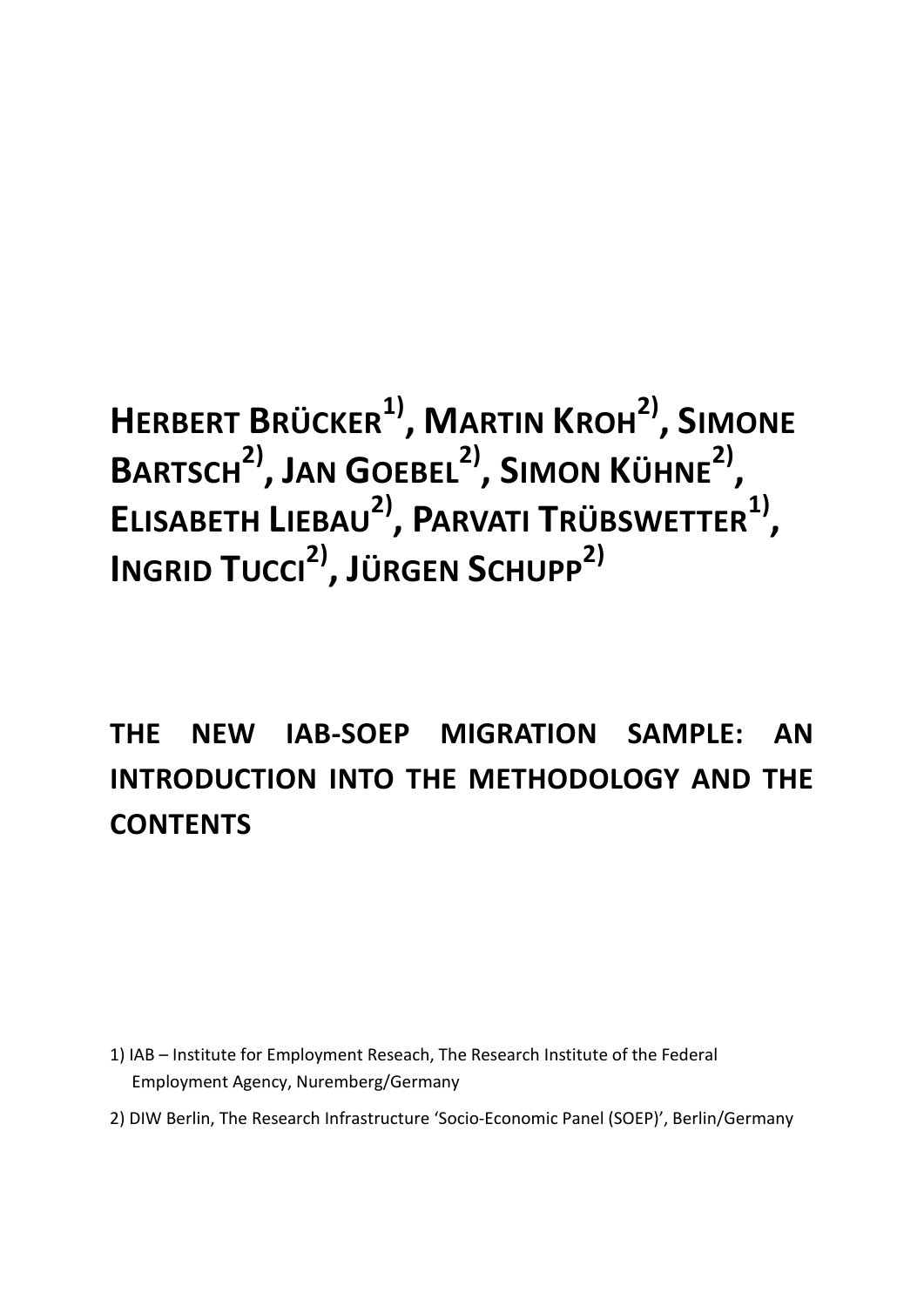### **The new IAB-SOEP Migration Sample: an introduction into the methodology and the contents**

Herbert Brücker, Martin Kroh, Simone Bartsch, Jan Goebel, Simon Kühne, Elisabeth Liebau, Parvati Trübswetter, Ingrid Tucci & Jürgen Schupp

#### **1 Introduction**

The IAB-SOEP Migration Sample is a joint project of the Institute for Employment Research (IAB) and the Socio-Economic Panel (SOEP) at the German Institute for Economic Research (DIW). The project tempts to overcome limitations of previous datasets by drawing a sample that takes into account changes in the structure of migration to Germany since 1995. The dataset opens up new perspectives for migration research and gives insights on the living situations of new immigrants to Germany. The IAB-SOEP Migration Sample is not a simple update of previous surveys. It has four key features:

First, for a subsample of the IAB-SOEP Migration Sample —and only if the respondents provide explicit consent—their individual data are linked to register data from the Integrated Employment Biographies (IEB) database of the Institute for Employment Research (IAB), which contains the entire labour market history of individuals in Germany. The linkage makes it possible to obtain precise information on wages and salaries; employment, unemployment and benefit receipt; as well as many other variables that are particularly relevant to labor market issues. Record linkage combines the advantages of both survey and register data and opens up diverse new research perspectives. This is important not only for the research on migration and the lives of immigrants but also for the SOEP study, where it is currently being implemented for the first time. To assess fluctuations in response rates and other phenomena in later survey waves, we have included only part of the respondents in the record linkage procedure. Moreover, the year in which respondents are asked for their consent to the record linkage has been randomly assigned. The methodological implications of this experiment can be therefore investigated in detail.

Second, the questionnaire used in the IAB-SOEP Migration Sample covers the complete migration, education, and labor market histories of respondents in both their country of origin and in all countries to which they have lived in. This is an important innovation over previous biographical surveys of migrants in the SOEP: It allows us to determine whether important life events occurred in the respondent's home country, in Germany, or in other countries. This highly demanding survey strategy is motivated by the idea that immigrants' biographies and their processes of integration into the host country's labor market, educational system, culture, and other aspects of society can only be understood with sufficient information on their lives in their countries of origin and on the conditions under which they immigrated. It is also informed by the recognition that migration is no longer a onetime, irreversible event in a person's life, but that individual biographies are becoming increasingly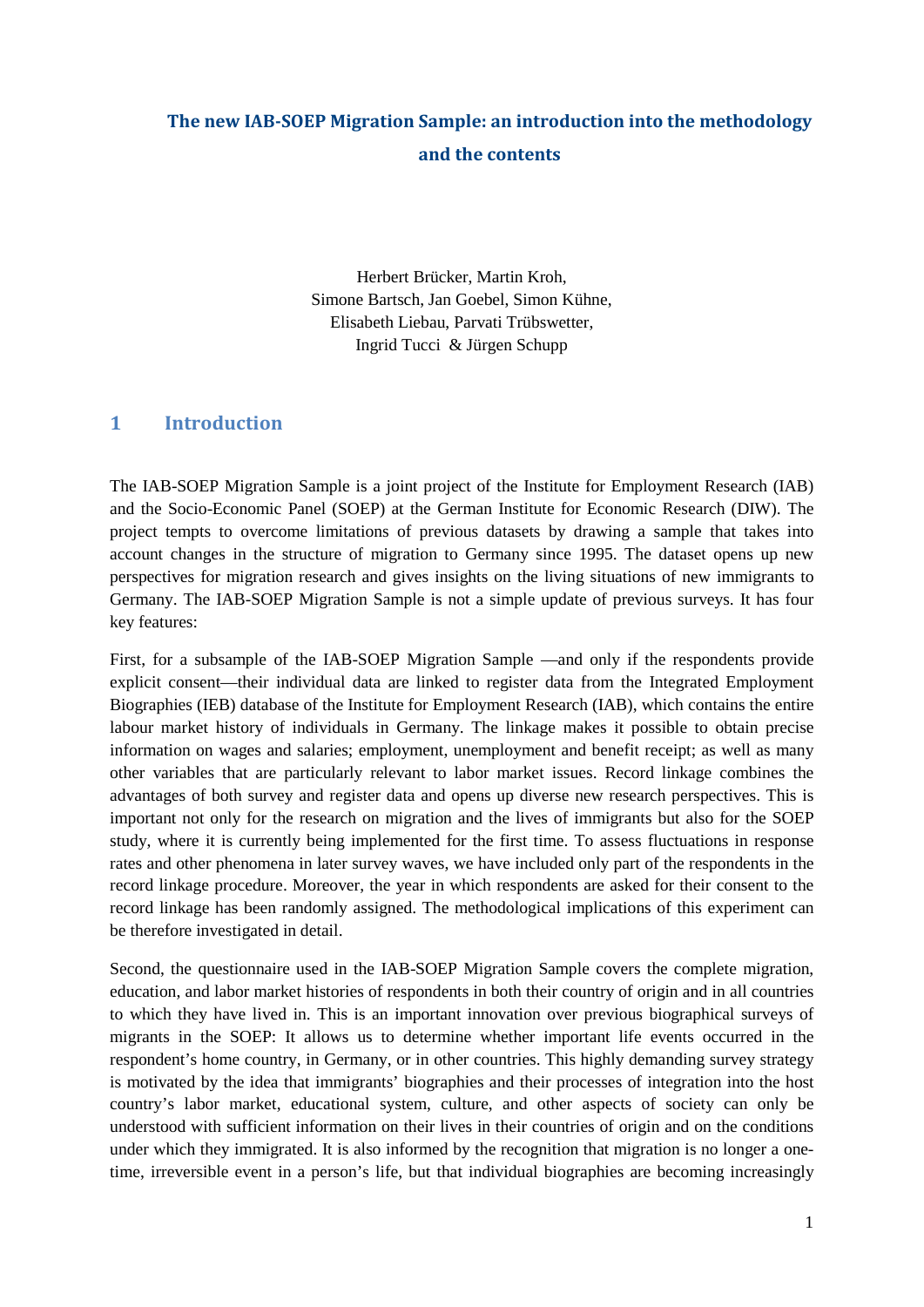"transnational," often involving several migration episodes over the course of a lifetime and with ties in several different countries.

Third, based on recent advances in the research on migration and immigration, the IAB-SOEP Migration Sample questionnaire includes several new batteries of questions that have not previously been considered in the SOEP or other household surveys in Germany, or not in the necessary depth. Examples include questions on earnings and labor market integration and occupational status before migration, migration decisions in the family and partnership context, and purposes and transfer channels of remittances. The dataset will be continually developed in dialogue with the research community using the IAB and SOEP infrastructures as well as their respective user communities and advisory boards. Furthermore, a special project council consisting of academic scholars, policy makers and other social actors provides advice to the project and contributes to the further development of the questionnaire.

Finally, the IAB-SOEP Migration Sample substantially increases the sample size for research on migration and the lives of immigrants in Germany. 4,964 persons residing in 2,723 households participated in the first wave of the survey. In the SOEP, which oversampled foreigners from the former guestworker recruitment countries at the beginning of the survey (1984) and ethnic Germans (for more details on migration in the previous SOEP samples, see Section 2), the maximum number of immigrants surveyed previously was 3,369 individuals in 2000. In the 2012 wave—the last wave before the new IAB-SOEP Migration Sample went into the field—this figure declined to 1,945. To the best of our knowledge, the IAB-SOEP Migration Sample is the largest longitudinal household survey of immigrants in Germany.1 Moreover, since the survey is completely harmonized with and integrated into the SOEP (as sample "M"), migrants from the other SOEP samples can be included in analyses, increasing the number of observations further.

Both partners, the IAB and the SOEP, contribute similar levels of expertise and financial resources to this joint project. The IAB's contribution to the project's funding is provided out of the research budget of the Federal Employment Agency (BA) and the Federal Ministry of Labor and Social Affairs (BMAS). The SOEP's contribution comes out of the institutional funding provided to the SOEP by the German federal and state governments. Moreover, an additional grant has been provided through the Pact for Research and Innovation of the Leibniz Competition.<sup>2</sup> Both partners, IAB and SOEP, gratefully acknowledge the generous support of these donors that has enabled the creation of the IAB-SOEP Migration Sample.

The remainder of this paper describes the development and special features of the IAB-SOEP Migration Sample and gives an overview of the questionnaire. The IAB-SOEP Migration Sample builds both on previous experience surveying migrants in the SOEP as well as on past experience with migration research based on register data such as the Integrated Employment Biographies (IEB) data set. Section 2 discusses how the changing socio-economic structure of migration to Germany and the limitations of register data and previous surveys have created a growing need for a survey of this kind—in particular, one that links survey and register data. Section 3 describes the procedure used to draw the sample and the weighting procedure. To the best of our knowledge, the IAB-SOEP Migration

 $1$  Of course, the German Microcensus and the German Labour Force Survey have more observations than the IAB-SOEP Migration Sample, but they cover a limited number of waves per individual. They also do not contain

 $2$  The grant (title: "SOEP Record Linkage: Longitudinal Survey of Migrants from the Social Insurance Statistics (SOEP-REC-LINK)—Sampling of Administrative Data and Linkage with Survey Data on Migration") is earmarked for investigating the methodological implications of linking survey and register data.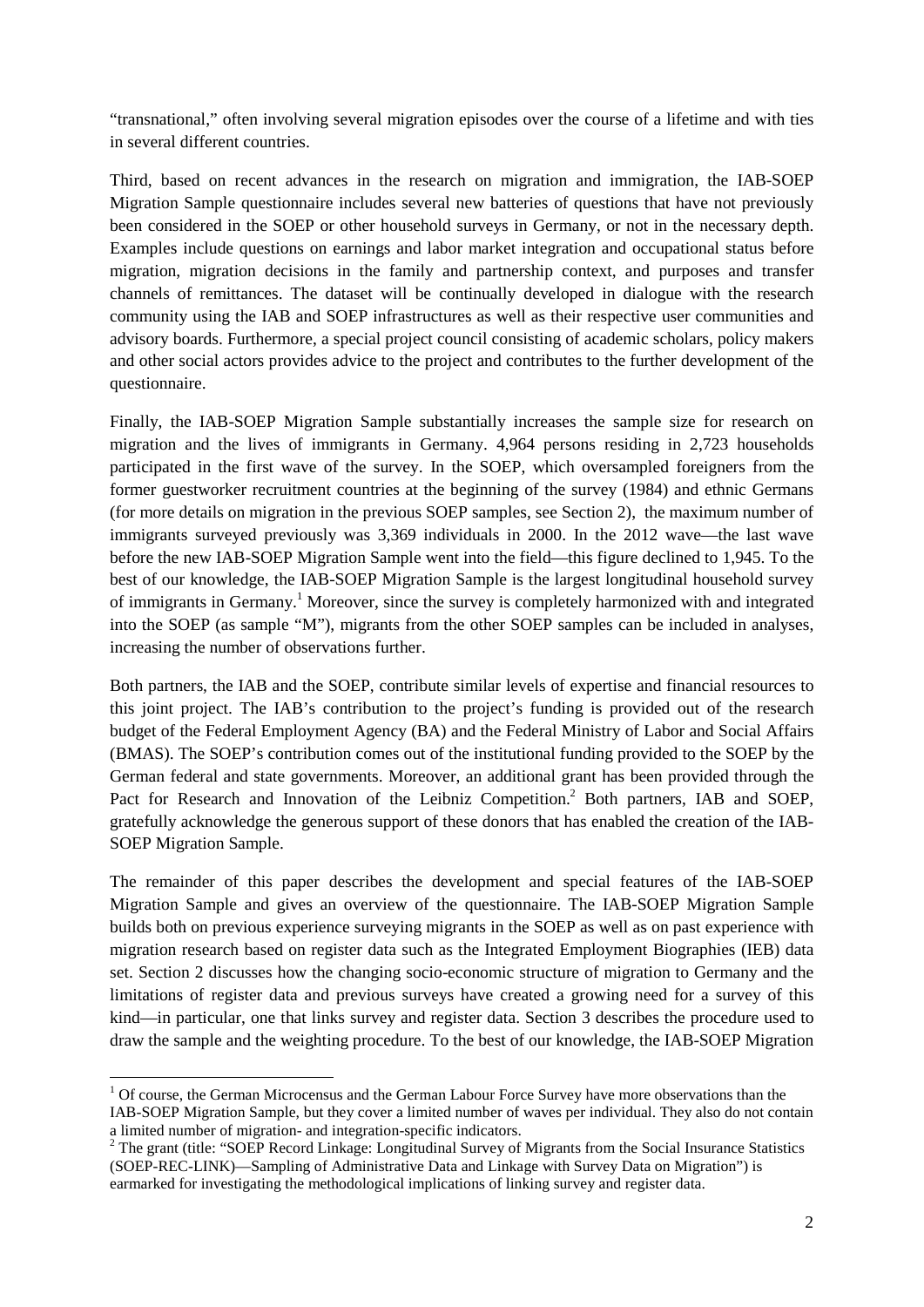Sample constitutes the first use of IEB data as a sampling frame. This has a number of implications for the survey. Section 4 presents the content of the questionnaire used in the IAB-SOEP Migration Sample and the key similarities and differences compared to the standard SOEP questionnaire. Section 5 describes the linkage of the survey data and the IEB register data, as well as the data products that are produced. Since we cannot present all issues in detail here, we have included references to in-depth survey papers in the relevant sections.

### **2 The IAB-SOEP Migration Sample: building on register data to sample immigrants**

The IAB-SOEP Migration Sample draws on different data sources that are already available in Germany. A natural starting point for the new migration sample is the most comprehensive household survey in Germany, the longitudinal study "Living in Germany" conducted by the Socio-Economic Panel (SOEP) at the German Institute for Economic Research (DIW Berlin). This study has surveyed immigrants at its beginning in 1984 with an oversampling of Turkish, Greek, Italian, Spanish and (former) Yugoslavian households. This longitudinal study also oversampled ethnic Germans ("Spätaussiedler") who arrived after the fall of the Iron Curtain. Nevertheless, despite efforts to reach immigrants in each SOEP wave (see Liebau/Tucci 2014), recent immigrant groups, particularly those from Central and Eastern Europe, are not sufficiently covered because they often create new households, which have a low probability of being included in regular SOEP refresher samples. The topics covered by the IAB-SOEP Migration Sample questionnaire are similar to those in the core SOEP and include the household and family context, socio-structural indicators (income, labour market position, etc.), social and cultural values and preferences, language skills, health outcomes and subjective indicators of well-being (Wagner et al. 2007). Furthermore, new questions that are important for research are introduced regularly and in some cases developed further.

The IAB-SOEP Migration Sample builds not only on survey data but also on the IEB register data, which contain precise information on a wide array of labour market variables on a daily basis for the universe of the population covered. Although register data are becoming more and more important for migration research, they are not collected for research purposes and therefore have a number of limitations. First, register data do not contain some indicators that might be decisive in understanding the integration process of migrants—for instance, their knowledge of German, their social contact with people of German origin, the conditions under which they came to Germany. Nevertheless, the new IAB-SOEP Migration Sample seeks to combine the advantages of both survey and register data and therefore also draws on past experience in the use of administrative data such as the IEB for migration research.

Before focusing on the data sources that underlie the new IAB-SOEP Migration Sample, we briefly describe how migration patterns have changed in Germany in order to explain the demand to improve and expand existing data sources.

#### *Changing migration patterns and their implications for the sample design*

The economic, legal, and institutional conditions for migration to Germany have changed substantialy since the 1990s due to the economic and financial crisis in Europe, falling costs of travel and communication, the eastern enlargement of the EU, and various amendments to the immigration legislation. With these developments, the scale and structure of migration to Germany in recent years have changed substantially. After a decade of fairly modest net immigration at around 90,000 persons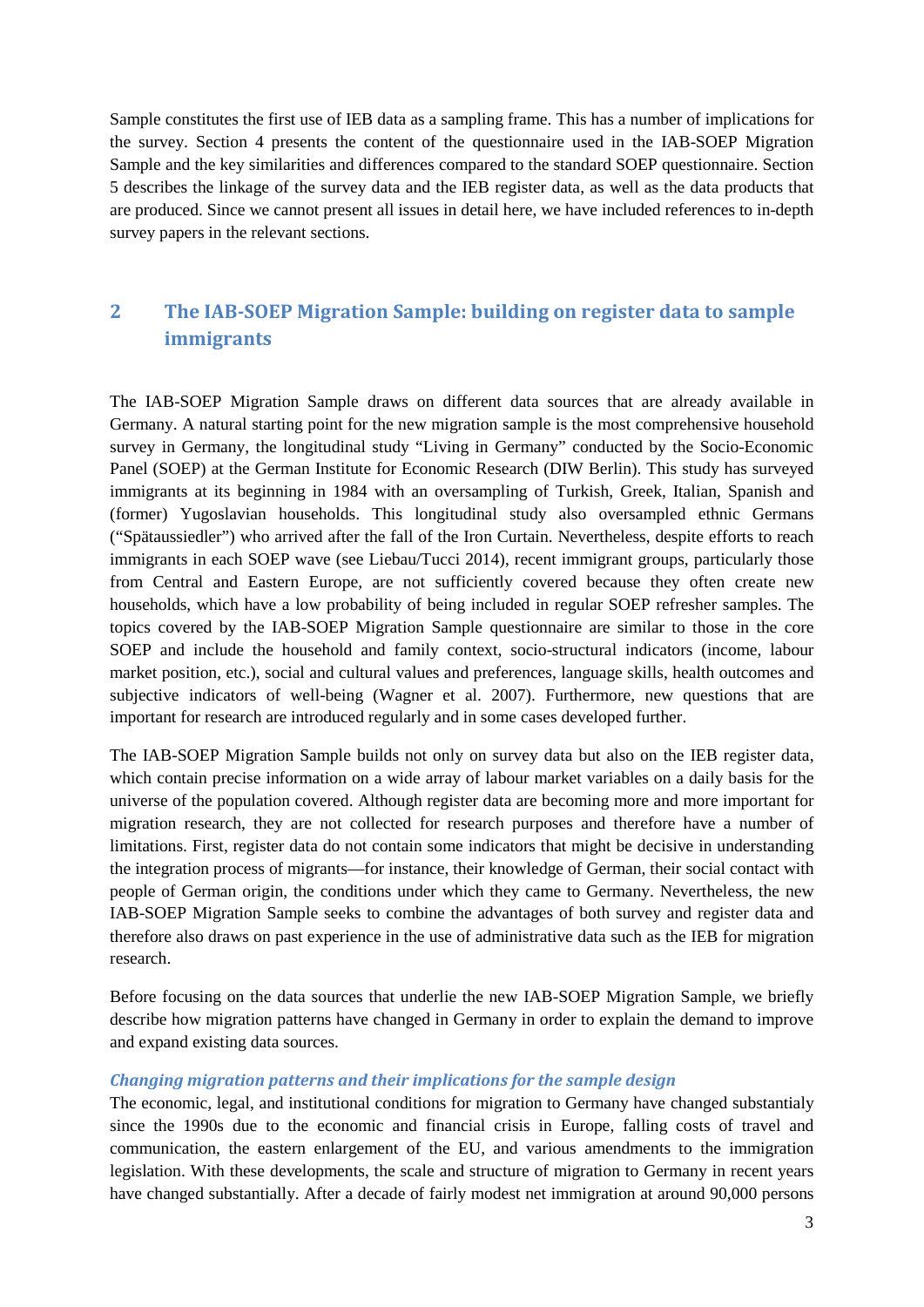p.a., a surge in immigration began in 2010: net migration reached 438,000 in 2013 and has been on the increase since then. Moreover, the forms of migration have also changed: more and more migrants are only moving abroad temporarily and many migrate more than once over the course of their life.

At the same time, the composition of immigration flows has changed: the EU's Eastern enlargement together, with the financial and economic crisis, triggered a diversion of European migration flows to Germany. In 2013, 66 percent of the new arrivals came from other EU Member States, 44 percent from the new Member States of Central and Eastern Europe, and 13 percent from the Southern EU Member States, which were affected particularly severely by the crisis.<sup>3</sup> Immigration from the latter two groups groups of countries has increased substantially in recent years, while immigration from the "traditional" countries of origin—Turkey and the former Yugoslavia—has declined to a negligible level.

The changing composition of immigration and the global trend toward increasing mobility of highskilled workers (Boeri et al., 2012) is reflected in the skill structure of new arrivals to Germany: the share of individuals with tertiary education has increased by a factor of two from 2000 to 2010, while the share of individuals without a vocational degree has decreased substantially over the same period. Although the skill level of immigrants has declined slightly in the most recent immigration surge, it is still well above the level 10 or 15 years ago (Brenke & Neubecker 2013, Brücker 2014).

Gradually, these changing migration patterns are affecting the structure of the immigrant population in Germany overall. Although traces of "guestworker" immigration and the subsequent immigration of their family members are still evident in the social and economic structure of Germany's immigrant population, immigration from the new EU Member States of Central and Eastern Europe and the former USSR is steadily rising. The same holds true for other recent migration trends such as the increasing immigration of high-skilled individuals from the EU and other OECD countries and of individuals from Arabic countries in the wake of political crises there (although the number of immigrants from these regions is less sizeable). This has had important implications for the design of the SOEP-IAB Migration Sample: The new survey had to reflect recent changes in both the ethnic and skill composition of recent immigration to allow migration research to analyze these developments and their implications for the social and economic structure of the immigrant population in Germany.

#### *Representation of migrants in previous SOEP samples and in the IAB-SOEP Migration Sample*

In 2012, before the IAB-SOEP Migration Sample was drawn, the SOEP consisted of 11 randomly selected subsamples. A range of different methods were used to sample indivdiuals with a migration background. Subsamples can be distinguished first by whether they were designed as random samples (Samples A, C, E, F, G, H,  $I^4$ , J, and K) or created specifically to sample migrants and their descendants (Samples B and D) (for a detailed description, see Liebau & Tucci 2014). In the latter samples, different sampling procedures were used for the different migrant populations. In Sample B, the information on nationality reported to the official registry office was used to sample migrants from the five largest former "guestworker" countries (Turkey, Italy, Greece, the former Yugoslavia, and Spain), which were the primary sources of immigration to the former West Germany. Sample D is

<sup>&</sup>lt;sup>3</sup> Own calculations based on the migration statistics of the Federal Statistical Office of Germany (DESTATIS, 2014).

<sup>4</sup> Sample I was drawn in 2009 as a subsample of the SOEP but has now been transferred, together with the purely computer-assisted personal interviews (CAPI) conducted by interviewers in subsample E, into the independent SOEP Innovation Sample (SOEP-IS) and is no longer part of the core SOEP survey (see Richter & Schupp 2012).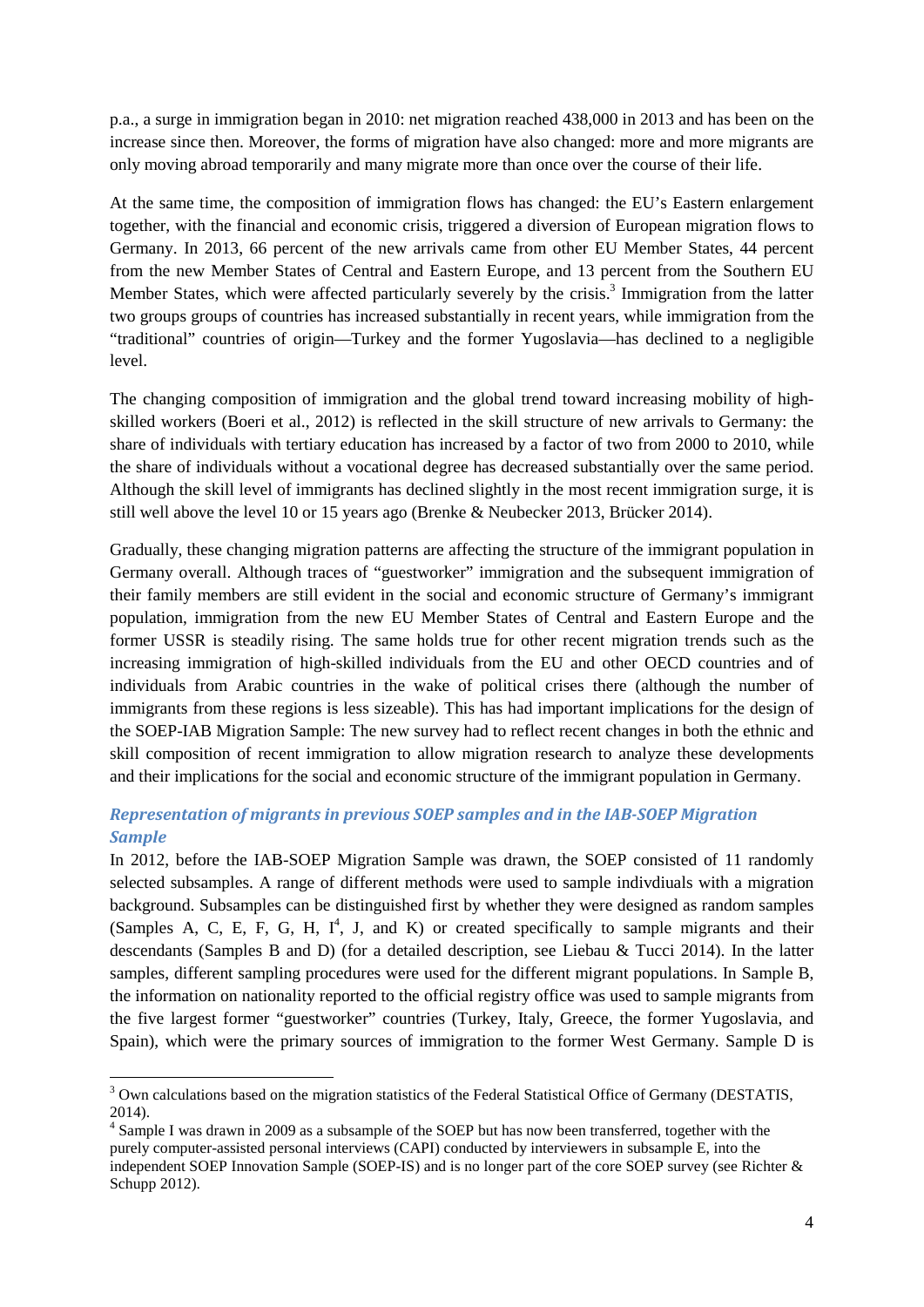designed to cover all immigration starting in 1984, which consisted primarily of ethnic German immmigrants, asylum seekers from across the world (but mainly from the war-torn regions of the former Yugoslavia), as well as family reunification (immigration of family members of immigrants from "guest worker" countries who had already settled in Germany). Since ethnic Germans also were granted German citizenship upon arrival in Germany, in their case it was impossible to use nationality data from the official registry offices for purposes of sampling. Instead, screening interviews were carried out for Sample D, augmented initially by a snowball procedure (Schupp & Wagner 1995).

The remaining subsamples contain different numbers of immigrants depending on the respective target population and any additional measures taken to ensure proportional coverage of the immigrant population.<sup>5</sup> Subsamples A, C, E, G, H, and K are either representative of the total population or focus on other subpopulations (e.g., East Germans in case of Sample C and high-income earners in the case of Sample G). The proportion of foreigners or immigrants and thus the number of immigrant households in these samples is therefore relatively low. In reaction to this, measures were taken in subsamples F, I, and J to ensure a representative cross-section of the net sample through slight oversampling of the immigrant population. In Sample F, the random route walk taken in the preselection of addresses was extended (on the random walk procedure, see Thompson 2006) and in the extended part, screening interviews were carried out to determine the nationalities of household members. The foreign households identified in the extended part of the random walk procedure were then also added to the gross sample instead of adding additional German households. In order to carry out the slight oversampling of individuals with a migration background that was also planned for subsamples I and J, an onomastic (name recognition) procedure was used to identify individuals with possible migration backgrounds in the process of an extended address listing. This procedure is used to identify individuals that may have a migration background based on their first and last names (see Humpert and Schneiderheinze 2013, and Section 3 of this paper).

Despite the sampling approaches used in past years to obtain precise coverage of people with a migration background, the number of immigrants surveyed in the SOEP has been in continual decline due both to return migration to home countries and due to refusals to participate over the course of the panel study (see Figure 1).<sup>6</sup>

The decline in the number of respondents with a migration background in the SOEP has made it increasingly difficult to use the SOEP data to analyze significant changes in Germany's migrant population. Particularly underrepresented groups in the SOEP are the aforementioned newer groups and waves of immigration from Central and Eastern Europe and the southern EU countries in crisis. One goal of the IAB-SOEP Migration Sample was therefore to take these changes in the immigrant population adequately into account and to improve coverage of more recent immigrant cohorts in the SOEP.

<sup>&</sup>lt;sup>5</sup> Immigrants are people who were born in another country and moved to Germany. These individuals have a migration background that includes a personal experience of migration, whereas there are also people with a migration background who do *not* have personal experience of migration (i.e., individuals whose parents

immigrated). The concept of "migration background" therefore includes both immigrants and their descendents. <sup>6</sup> In addition, new immigrant groups such as the ethnic Germans of the 1990s are only being covered by new samples and sampling methods. As clearly evident in Figure 1, the addition of a new immigration sample (Sample D) in 1994-1995 was accompanied by an increase in the share of individuals with a migration background and among them, the groups of ethnic Germans in particular. Thereafter, the share declined gradually over time. Not included, however, are the data collected since 2011 as part of the Familien in Deutschland (FiD, Families in Germany) survey, which covers around 4,500 families with children in the household (see Schröder et al. 2013). In the FiD wave 2013, around 2,500 adults respondents have a migration background and almost 3000 children.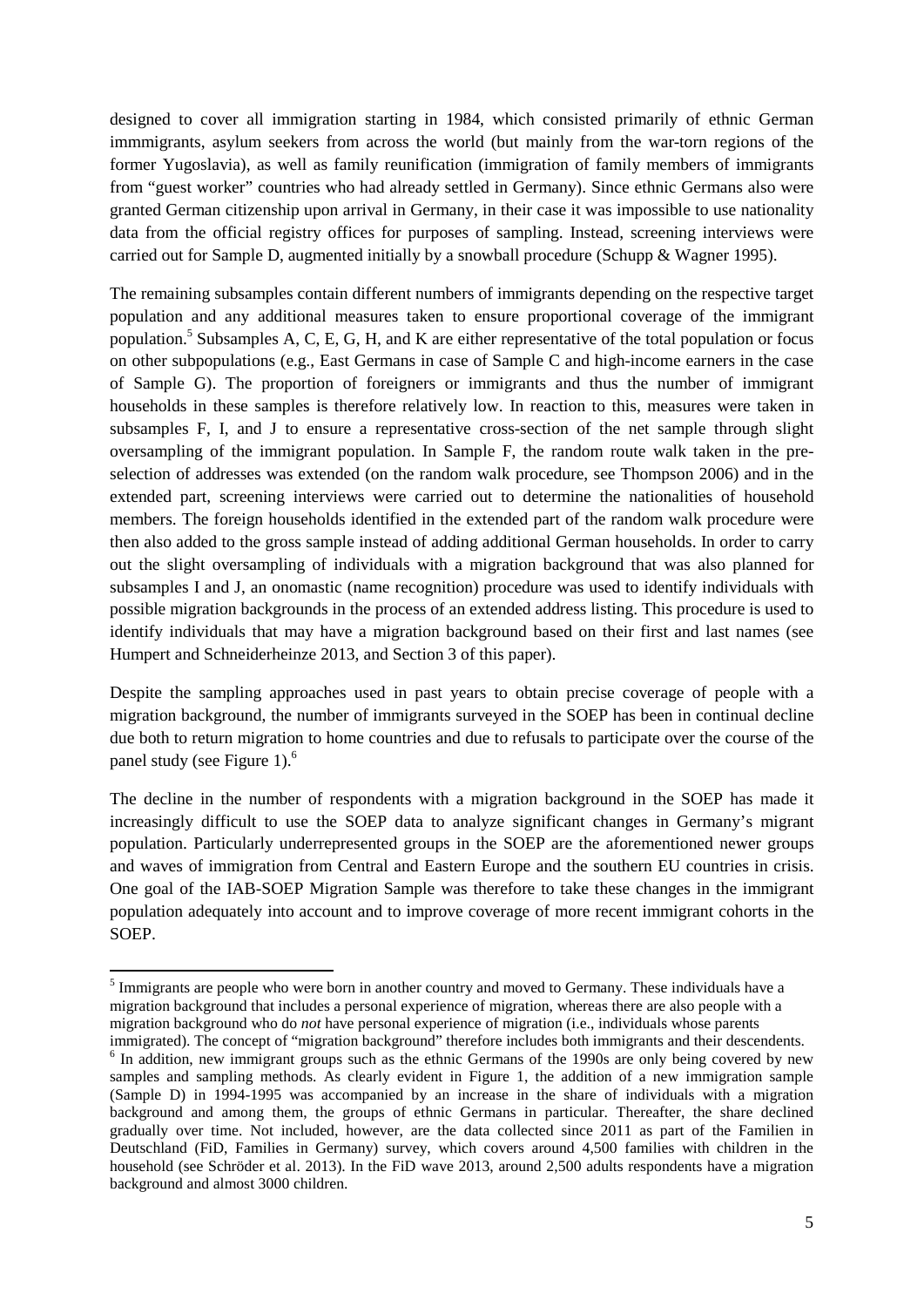

**Figure 1: Case numbers of selected immigrant groups, SOEP Samples A-K – Respondents aged 16 and over** 

Source: SOEP A-K, own calculations.

The sample was selected, based on an analysis of immigration figures, to overrepresent certain immigrant groups. In the selection of these groups, various criteria were used to ensure that an adequate case number would be available available for analysis of the countries that are becoming increasingly important sources of immigration. The countries were identified based on both long-term migration trends since 1995 as well as more recent migration trends. The latter procedure was chosen in order consider groups of countries in the sample that could become more important for immigration to Germany in the future. These groups include Poland and Romania, the two new EU member states that are the most important sources of migration to Germany, and the successor states of the former Soviet Union, including ethnic Germans, who come mainly from this group of countries. Because of the economic and financial crisis, immigration from the southern European EU member states of Greece, Italy, Spain, and Portugal has increased significantly in recent years. Because new immigrants differ starkly in both economic and social terms from those who came to Germany during the period of guest worker recruitment, the new immigrants from this group of countries are overrepresented in the sample. Finally, it is likely that the political upheavals in Arab and predominantly Islamic countries will cause immigration from this region to increase in the future, and there has been acute interest in the public, as well as from quantitative migration researchers, in understanding this specific form of immigration better. The sample was therefore selected to also overrepresent immigrants from Arab and Islamic countries. Finaly, to ensure that the SOEP will have adequate numbers of cases from the "traditional" source countries of immigration in the future, the IAB-SOEP Migration Sample has an overproportional representation of these immigrants' groups. This is also motivated by the fact that many descendants of the so-called guestworkers have meanwhile entered the labor market and dominate the soled second generation in Germany today.

#### *Register data for migration research*

Administrative register data are taking an increasingly important place alongside longitudinal survey data such as the SOEP in the research on migration and immigration, as well as in other areas of labor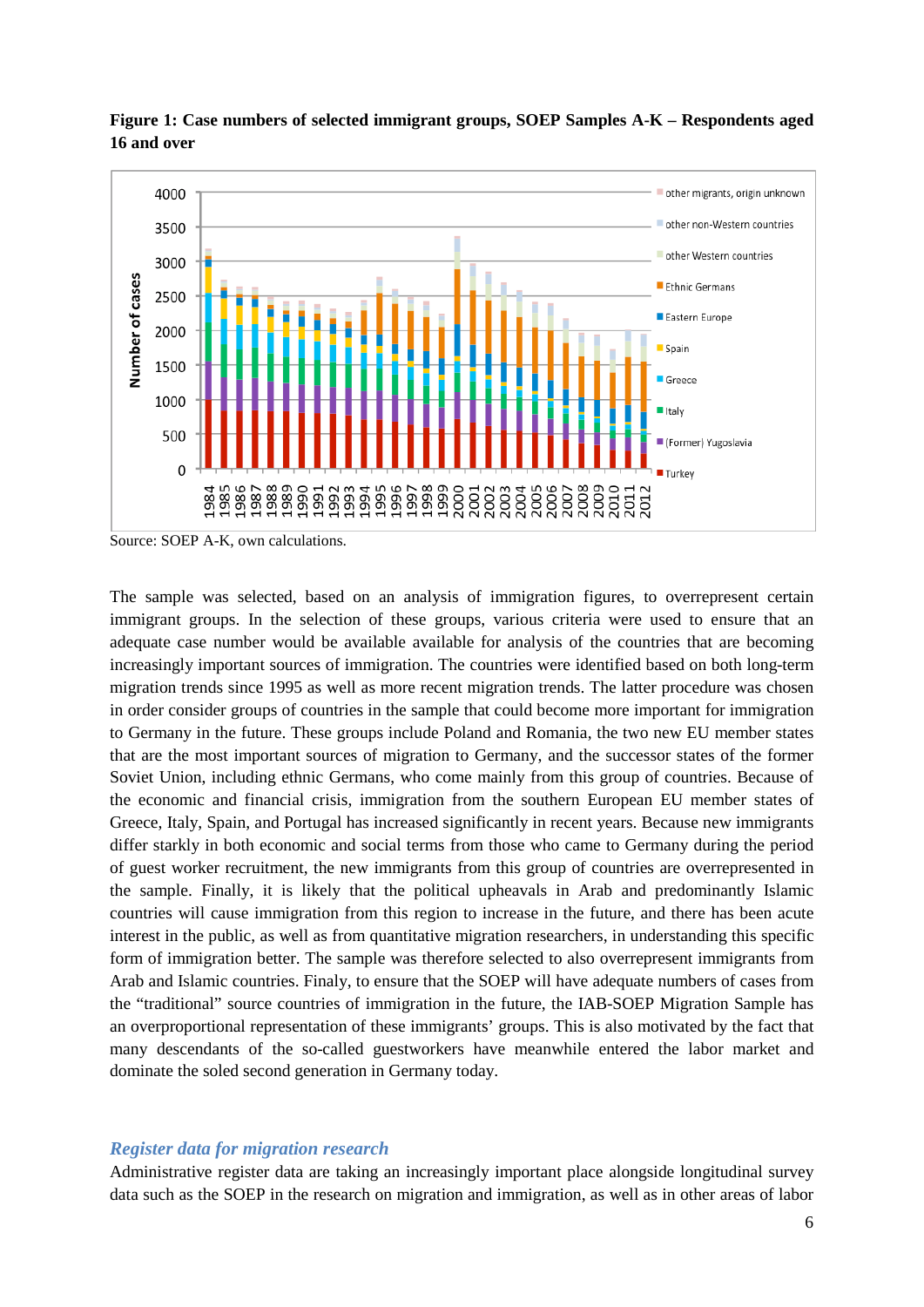market research. In Germany, one such dataset, the Integrated Employment Biographies (IEB), provides comprehensive information on employment biographies, earnings, unemployment, benefit receipt, and participation in active labor market policies (see below). In general, register data such as the IEB have the advantage of providing precise information on these issues on a daily basis. Moreover, since they cover the universe of the respective population smaller changes in the social and economic structure can be better tracked than with survey data. They also entail disadvantages, however: register data are not collected for research purposes and therefore provide only a limited number of variables. The most important disadvantage for the research on migration and the lives of immigrants in Germany is that the IEB does not offer information on the migration background of individuals and on their date of arrival in Germany.<sup>7</sup> Other important information is missing as well: whether educational degrees were obtained in Germany or abroad, whether degrees or qualifications earned abroad have been recognized in Germany, and information on language proficiency and family and partnership contexts, to name a few.

Nevertheless, register data are being used increasingly in migration research due to the large number of observations and the precision of the information—for instance, to measure the wage and employment effects of immigration (Brücker & Jahn 2011, Brücker et al., 2014; D'Amuri et al., 2010; Glitz, 2012), to investigate wage discrimination against migrants in a setting with monopsonistic competition (Hirsch & Jahn, 2014), and to assess wage convergence between immigrants and natives (Lehmer & Ludsteck, 2014). These studies usually attempt to approximate the migration status by using information from register data on the present and previous nationality of individuals or on the participation of ethnic Germans in specific programs (e.g., Brücker & Jahn 2011). Analogously, the arrival date is approximated by the first observation of labour market participants in the IEB (Lehmer & Ludsteck, 2014). Nevertheless, the limited information provided by datasets such as the IEB severely limits the potential for migration research based on register data in Germany. In light of this, the IAB-SOEP Migration Sample has been developed using the approach of linking survey and register data—of course, under strict adherence to German data protection provisions.

#### **3 Sampling and weighting**

In the previous section, we described the efforts taken to represent different target groups of the overall immigrant population in Germany in the SOEP-IAB Migration Sample. A variety of obstacles and demands for a possible sampling frame had to be taken into account in creating the sample. Germany lacks a centralized register of persons with a migration background. Although there are municipal registry offices (*Melderegister*) that generally include information on nationality in their records, it is essentially impossible to use this information in sampling naturalized persons with a migration background or specific immigrant cohorts. Alternative sampling strategies, which have been used in the SOEP in the past, either use a large number of screening interviews, for instance, (Sample D and F), or onomastic procedures, for instance, using address information (Sample I and J).

<sup>&</sup>lt;sup>7</sup> While the official statistics of the Federal Employment Agency (BA) include the migration background of unemployed persons for statistical purposes, German legislation does not allow the use of this information for research purposes by using the data. Only aggregate data are available. Moreover, data on the migration background of employees are not collected by the Federal Employment Agency, only information on nationality is available.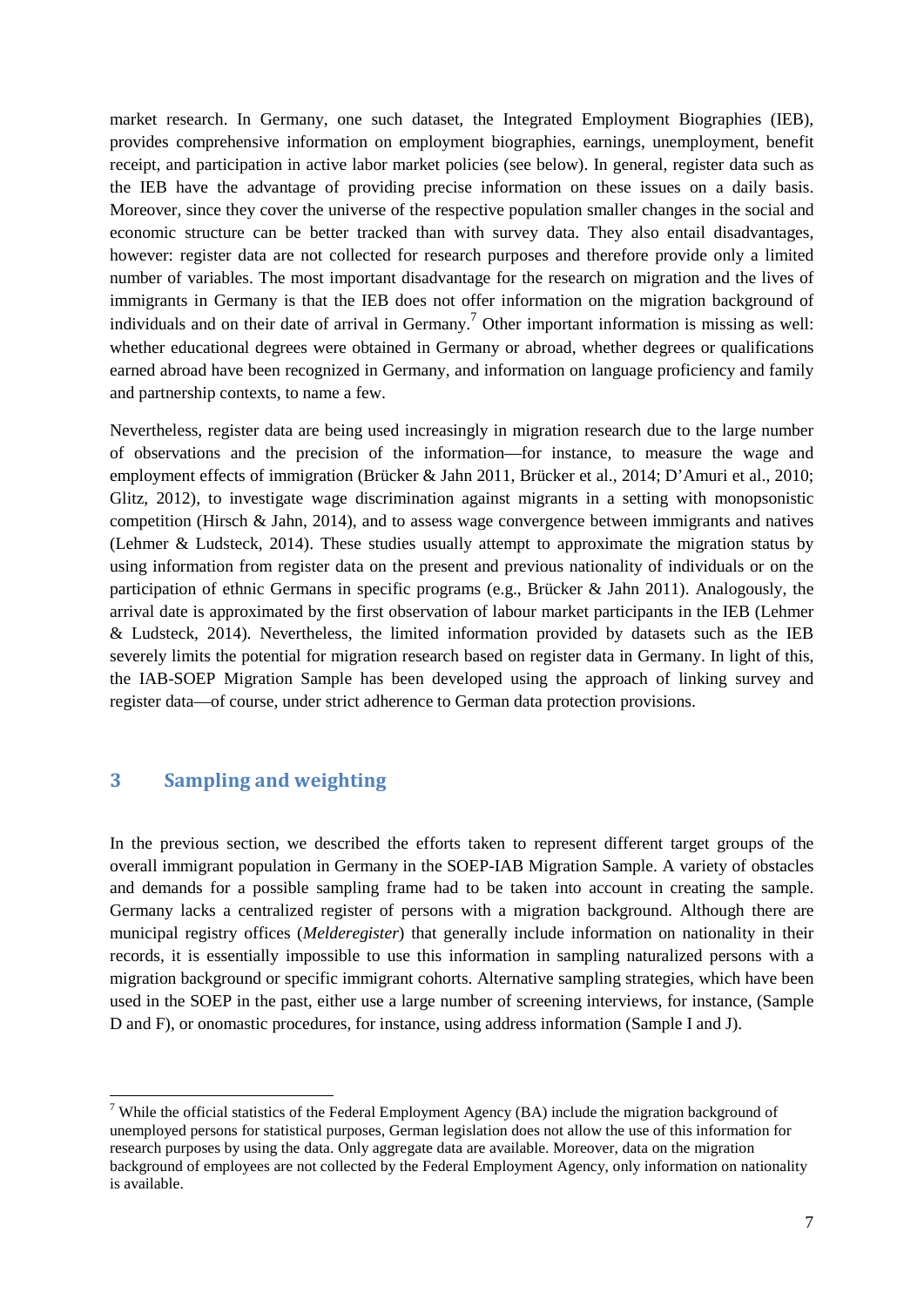The IAB-SOEP Migration Sample is to our knowledge the first sample of persons with migration background in Germany using the Integrated Employment Biographies (IEB) as a sampling frame. The following sections provide a cursory overview of the sampling procedure, non-response analysis, and construction of the weighting variables. Detailed information can be obtained from Kroh et al. (2014).

#### *The Integrated Employment Biographies (IEB) as a sampling frame for migrant populations*

As mentioned before, the IEB is a database provided by the IAB. The IEB covers employees, unemployed persons, job seekers, recipients of mean-tested benefits (unemployment benefit II) and participants in active labor market programs on a daily basis from 1975 onward. Data are collected on employees in Germany who are subject to social security contributions, which describes almost all private sector employment. Public sector employees are only covered if they are obliged to pay social security contributions; Civil servants who are not covered by the social security insurance system (socalled "Beamte") are not. Employers are requested to submit information on starting and ending dates of all their employees' job spells as well as total earnings received (censored at the maximum taxable earnings level) on an annual basis. All changes in earnings and other aspects of labor contracts are reported within a year as well. In addition, the establishment identification number and some job characteristics are recorded. In total, the IEB contains 83,521,672 individuals with 1,894,018,836 spells. Furthermore, information on unemployment spells, benefit receipt, participation in active labor market policies, and job-search status are directly matched from the different sources of the social security system to form a complete picture of the labour market history of individuals.

Although the IEB does not collect information that allows migrants or migrants' descendants to be identified precisely at a given point of time, its longitudinal structure makes it possible to identify whether or not a person ever had non-German nationality. Moreover, the IEB records whether individuals participated in specific programs provided by the Federal Employment Agency such as language classes that are designed for migrants.<sup>8</sup> Also, family names are used in onomastic procedures to further identify persons with a possible migration background. Hence, the IEB allows identification of migrants much better than more common sampling frames such as the phone directory and data stored in local registry offices.

Three additional advantages come with the IEB as a sampling frame. First, a practical advantage is that the IEB is a centralized sampling frame whereas register offices in Germany work at the local level and national sampling requires collaboration with each of the sampled municipalities. Second, the wealth of information on the labor market participation of individuals, their wages, as well as information on their employers enables researchers to model non-response processes more fully than is possible with many alternative sampling frames. The (model-based) weighting of the data obtained in the IAB-SOEP Migration Sample—for instance, on wages—thus corrects for any deviation in registered wages in the IEB between the gross and the net sample. Third, the IEB sampling frame allows linkage of survey and register data in subsequent research projects.

 <sup>8</sup> Those programs have been aimed particularly at ethnic Germans (so-called "Spätaussiedler"). These programs are provided to the overwhelming majority of this group, which numbers several million individuals, most of who immigrated in the 1990s.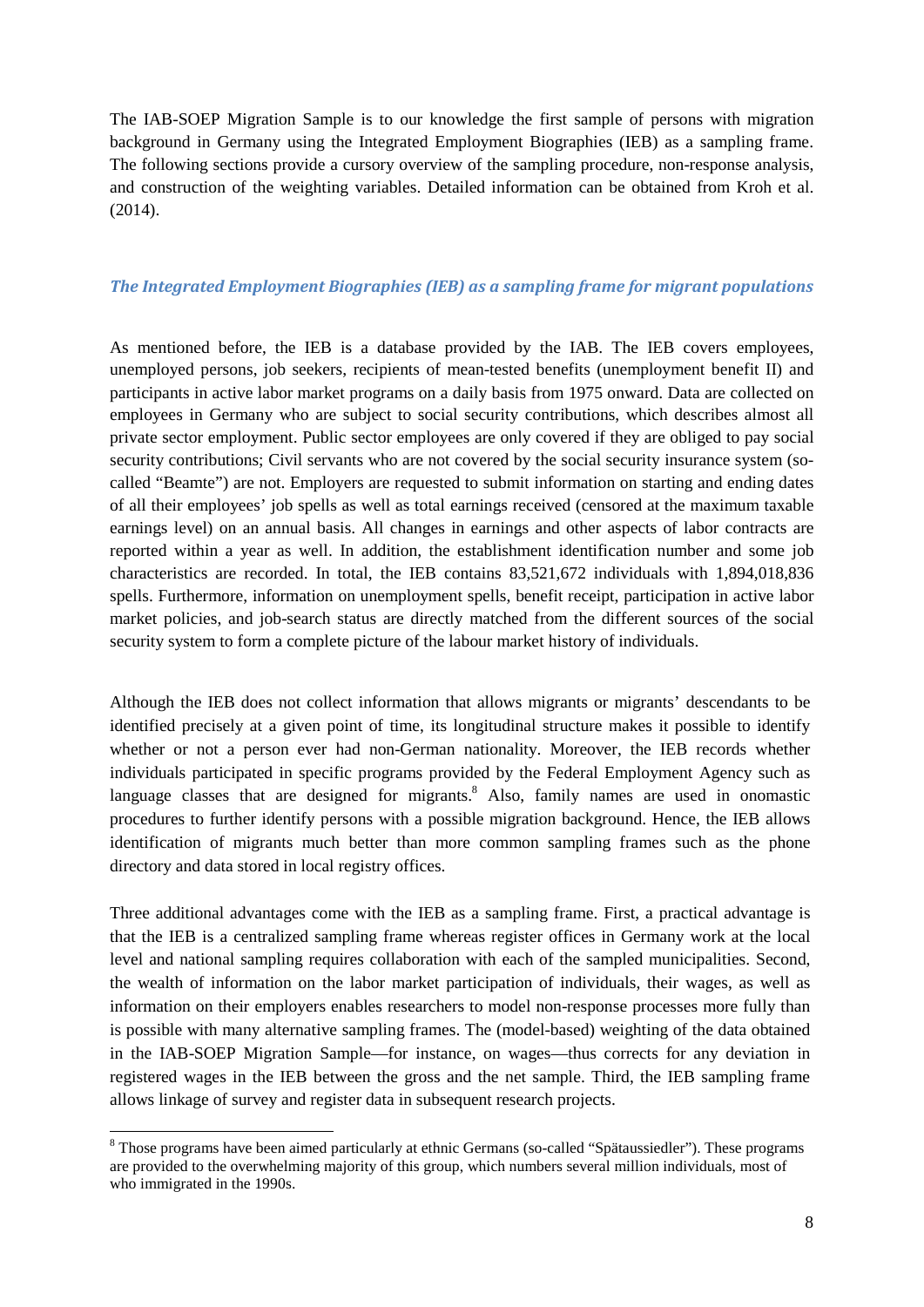The IEB has some disadvantages as well. Although the database represents a great share of the target population, some groups are not covered (on "undercoverage", see Jacobebbinghaus & Seth 2007). In particular, civil servants who are not obliged to pay social security contributions and self-employed people who have never held a job that is subject to social security contributions and have never received unemployment benefits or attended an active labor market policy measure are not covered in the IEB. An estimation based on the SOEP and the German Microcensus has shown that by choosing the IEB as a sampling frame, 5 to 8 percent of the target population is excluded. However, the excluded groups, such as the self-employed, students, and refugees, may enter the survey as household members of anchor persons (see below), but possibly less than proportionally.

#### *Overview of the sampling procedure*

In a first step, we aggregated the spell information from the IEB at the level of individuals and restricted the population to individuals who first appeared in the IEB after 1994. The database comprised 17.4 million individual records at this stage, not excluding any person without (presumed) migration background. To make the subsequent fieldwork (face-to-face interviews) easier, we then clustered available address information into groups of about 2,500 persons to create 6,725 geographically distinct sample points (primary sampling units, PSUs) based on a clustering of geographically proximate addresses.<sup>9</sup>

The second step in the sampling process was to identify target population members. Individuals who at some point in time had been reported as having foreign, i.e. non-German citizenship, as well as those who had taken part in measures of the Federal Employmemt Agency specifically designed for persons with a migration background (e.g., language classes) were defined as persons with a migration background. This definition applied to about 4.1 million individuals. However, the identification does not cover individuals who became German citizens before their first entry into the IEB. This applies in particular to naturalized second-generation migrants. To assure that these subgroups had a chance to be sampled as well, we made use of the onomastic procedure in which names are classified by country of origin (Humpert & Schneiderheinze 2013). First and last names of individuals without an unequivocal migration background need to be preprocessed and then compared to large databases containing lists of names specific to country and ethnic origin. German nationals were assigned to a country of origin based on a probabilistic matching procedure. For financial reasons, the onomastic procedure was only conducted on a subsample of 600 out of the total of 6,725 PSUs. PSU selection was based on stratified random sampling by federal states (Länder) and region type. The number of PSUs to be sampled in each stratum was proportional to the number of individuals with an unequivocal migration background in a given stratum. The 600 sampled PSUs comprise about 1.5 million individuals whose names were analyzed in the onomastic process. After the onomastic procedure, we removed all individuals from the data who had always been German nationals, never participated in an immigration measure, and who had "typical" German names.

 <sup>9</sup> Clustering based on geocoded addresses. Geocoding and clustering was conducted by the team of the German Record Linkage Center [\(www.record-linkage.de,](http://www.record-linkage.de/) Schnell 2013). Note that clustering operated at the county level, i.e., primary sampling units do not cover persons from more than one county.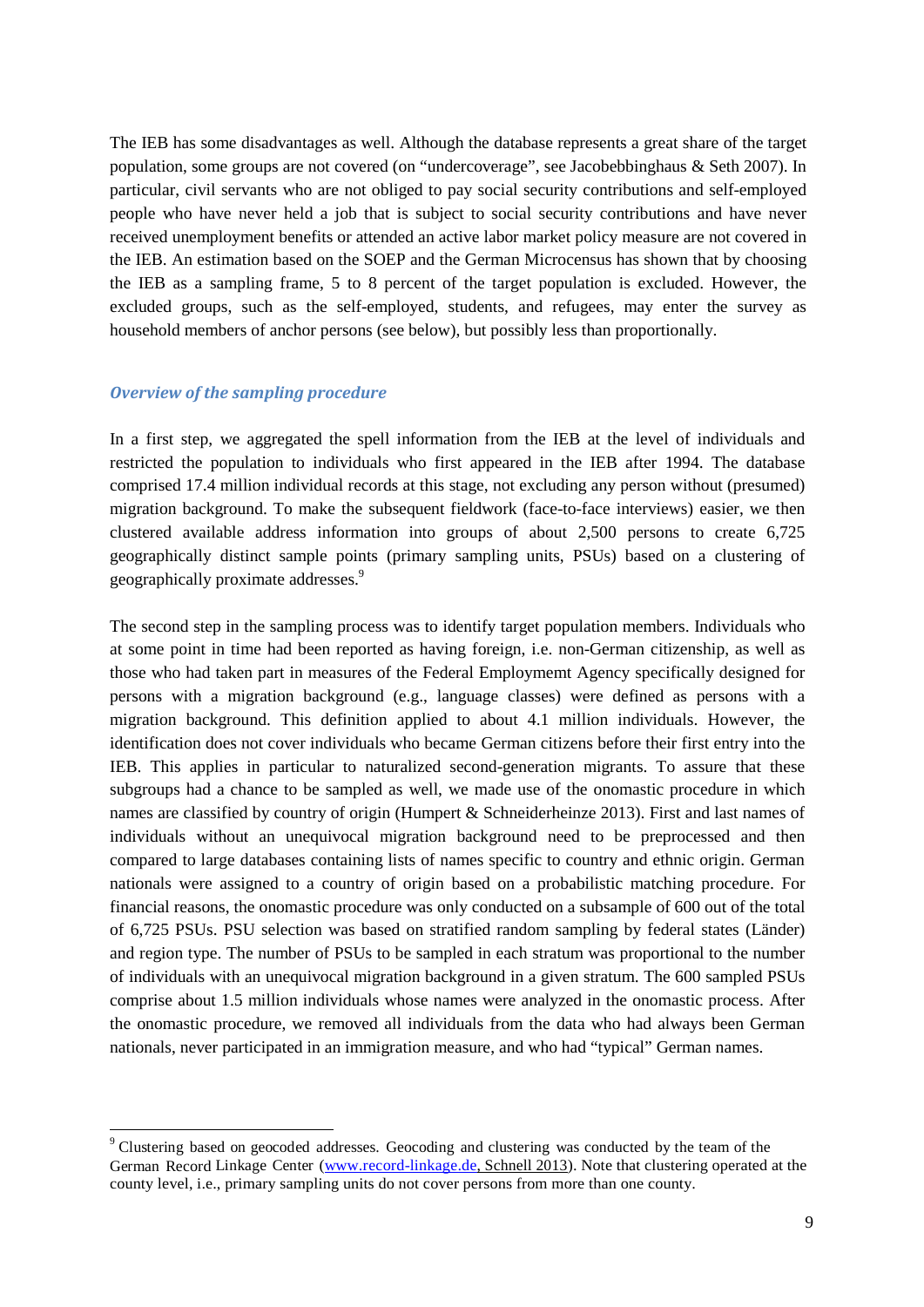In the next step, 250 of the 600 sample points were sampled for fieldwork. Sampling probabilities depend on the number of migrants identified using both the information provided by the IEB and onomastic analysis. Afterwards, secondary sampling units were sampled from the 250 PSUs. The gross sample comprised 80 addresses (households) from each of the selected PSUs, i.e., 20,000 records in total. A distance-based and entirely simulated random walk procedure was implemented in the sampling process. Furthermore, the algorithm was based on a disproportional sampling scheme, which assigned higher sampling probabilities to the aforementoned migrant groups (see Section 2). This approach ensures pre-defined minimum sample sizes for each of the migrant groups, although some population subgroups are rather small. For further details on the complex sampling design of the migrant sample, see Kroh et al (2014).

| Nationality/ Country of<br>Origin | IEB since 1995 |       | 250 PSUs |       | Gross Sample |       | Net Sample   |       |
|-----------------------------------|----------------|-------|----------|-------|--------------|-------|--------------|-------|
|                                   | N              | %     | n        | %     | <sub>n</sub> | %     | <sub>n</sub> | %     |
| Italy (All)                       | 168,733        | 4.6   | 10,961   | 4.3   | 1,764        | 8.8   | 202          | 7.4   |
| $\mathbf 1$                       |                |       | 2,909    | 1.3   | 868          | 4.3   | 94           | 3.5   |
| $\overline{2}$                    |                |       | 6,669    | 2.6   | 683          | 3.4   | 91           | 3.3   |
| n.d.                              |                |       | 1,353    | 0.5   | 213          | 1.1   | 17           | 0.6   |
| Spain & Greece (All)              | 119,365        | 3.3   | 7,236    | 3.0   | 1,892        | 9.5   | 229          | 8.4   |
| $\mathbf{1}$                      |                |       | 2,660    | 1.1   | 929          | 4.6   | 108          | 4.0   |
| $\overline{2}$                    |                |       | 3,428    | 1.4   | 706          | 3.5   | 87           | 3.2   |
| n.d                               |                |       | 1,148    | 0.5   | 257          | 1.3   | 34           | 1.4   |
| Turkey (All)                      | 860,442        | 23.5  | 53,176   | 21.1  | 3,038        | 15.2  | 381          | 14.0  |
| $\mathbf{1}$                      |                |       | 17,425   | 6.9   | 1,587        | 7.9   | 169          | 6.2   |
| $\overline{2}$                    |                |       | 28,957   | 11.5  | 1,094        | 5.5   | 163          | 6.0   |
| n.d.                              |                |       | 6,794    | 2.7   | 357          | 1.8   | 49           | 1.8   |
| Former Yugoslavia (All)           | 351,338        | 9.6   | 18,718   | 7.4   | 1,828        | 9.1   | 262          | 9.6   |
| $\mathbf{1}$                      |                |       | 8,127    | 3.2   | 858          | 4.3   | 121          | 4.4   |
| $\overline{2}$                    |                |       | 8,394    | 3.3   | 742          | 3.7   | 99           | 3.6   |
| n.d.                              |                |       | 2,197    | 0.9   | 228          | 1.1   | 42           | 2.6   |
| <b>Ethnic Germans</b>             |                |       | 31,252   | 12.4  | 2,123        | 10.6  | 347          | 12.7  |
| Poland                            | 290,891        | 7.9   | 16,375   | 6.5   | 2,108        | 10.5  | 269          | 9.9   |
| Romania                           | 104,190        | 2.8   | 4,480    | 1.8   | 1,309        | 6.5   | 189          | 6.9   |
| <b>CIS</b>                        | 448,140        | 12.2  | 18,276   | 7.2   | 1,977        | 9.9   | 367          | 13.5  |
| <b>Muslim and Arabic</b>          |                |       |          |       |              |       |              |       |
| countries                         | 209,667        | 5.7   | 22,597   | 9.0   | 1,238        | 6.2   | 167          | 6.1   |
| Rest of World                     | 1,115,076      | 30.4  | 69,547   | 27.5  | 2,723        | 13.6  | 310          | 11.4  |
| Subtotal                          | 3,666,852      | 100.0 |          |       |              |       |              |       |
| Germany                           | 13,479,090     |       |          |       |              |       |              |       |
| <b>Total sample</b>               | 17,145,942     |       | 252,618  | 100.0 | 20,000       | 100.0 | 2,723        | 100.0 |

**Table 1. Composition of population and samples by nationality/country of origin and generation**

Table 1 displays the composition of the IEB population (column 2) as well as the composition of the gross and net sample (columns 3 and 4) across sampling groups. As can be seen from the comparison between the 252,618 individuals in the 250 sample points and the 20,000 individuals sampled for fieldwork, selected migrant groups were to be sampled with a disproportional, i.e., higher or lower sample probability. For instance, we aimed for much higher percentage of migrants from Romania, although Romanian migrants have represented just 1.8 percent of the IEB database since 1995.

A short screening interview was conducted with each cooperating anchor person in order to identify eligible individuals and therefore households. Around thirty percent of all households were screened out, as anchor persons turned out not to be part of the target population. In more than half of the cases, screen-out was due to immigration before 1995 and in about one-third of the cases, the screening interview classified anchor persons as natives.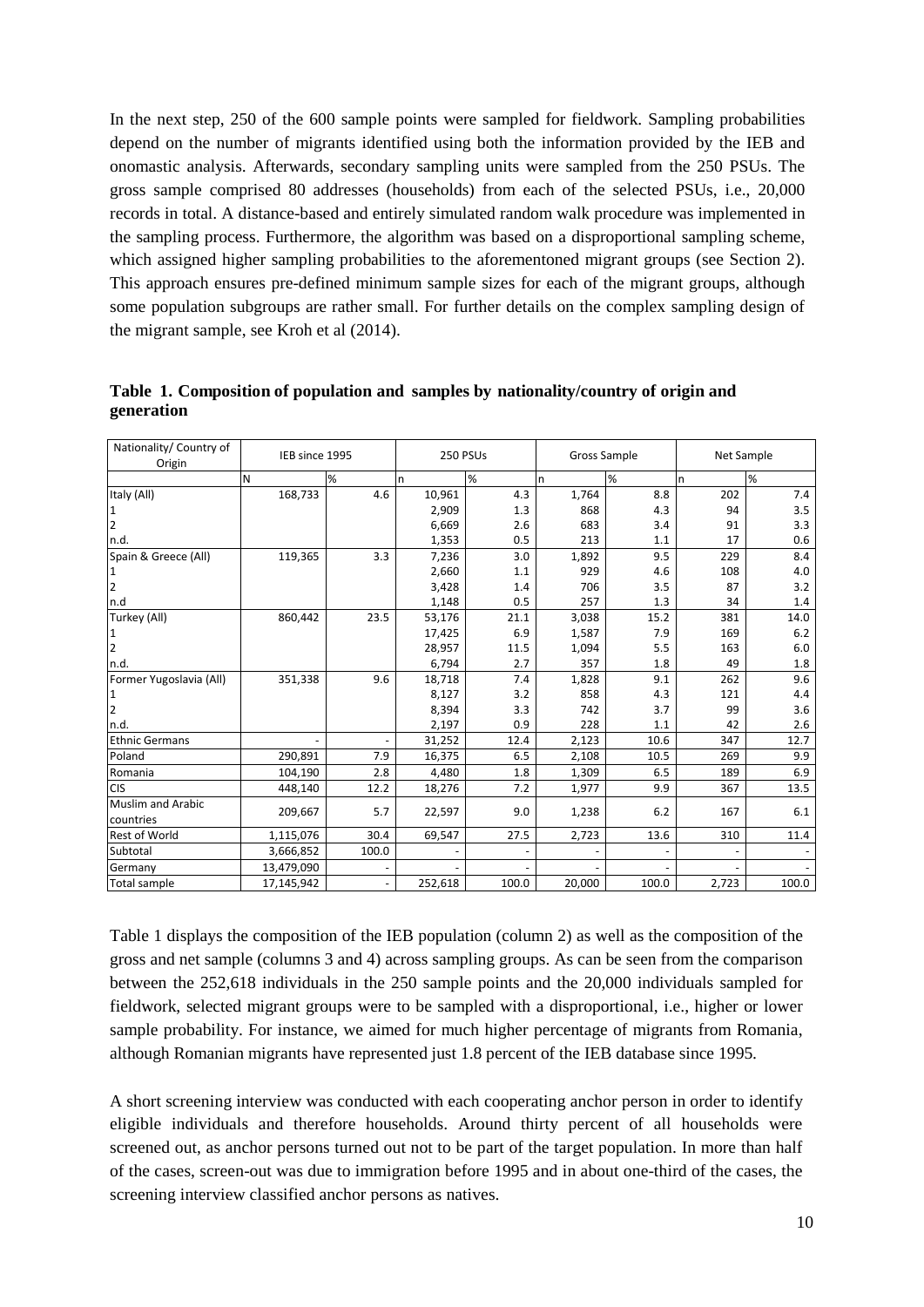#### *Weighting*

While the construction and the sampling of the 250 (geographical) primary sampling units results in a self-weighting scheme, i.e., all sampling units in the target population have the same sampling probability, the selection of secondary sampling units, i.e., the anchor persons from these PSUs, clearly follows a disproportional design. The differences in sampling probabilities are captured in the design weight of the sample.

Moreover, sampled anchor persons may refuse to participate. Based on regional information as well as interviewer records of the sampled addresses and—most importantly—based on the register information of the IEB, we analyze differences in response propensities across groups of the sample (for complete documentation of the non-response analysis, see Kroh et al. 2014). The product of different selection probabilities by country of origin as well as the different response probabilities by characteristics of anchor persons constitutes the raw weight of the IAB-SOEP Migration Sample. Using totals on the target population based on the German Microcensus, we finally poststratify the raw weight to obtain a weighting variable that replicates known margins of the target population in terms of year of immigration, regional distribution, country of origin, etc.

#### **4 Questionnaire**

The questionnaire of the IAB-SOEP Migration Sample has two main aims: First, it attempts to provide a comprehensive picture of the social, economic, and cultural aspects of immigrants' lives in Germany as well as their complete biographies in their home countries, in Germany, and in any other countries where they lived for at least three months. In doing so, it also considers determinants of migration and many other aspects of migration that are relevant for the frontiers of research on immigration and the lives of immigrants. Second, since the sample is also constructed as a subsample of the SOEP, the migration survey is harmonized with the standard SOEP survey, and the questionnaire therefore builds on the regular SOEP questionnaire. Note that many topics relevant for the research on migration and the lives of immigrants are already part of the regular SOEP. In the remainder of this section, we briefly describe the parts of the standard SOEP program that are also covered by the IAB-SOEP Migration Sample questionnaire, and then outline the novel aspects of the new questionnaire.

#### *Overview on the standard SOEP survey program*

The following are among the core thematic areas of the standard SOEP survey program. They also reflect the diverse interests and perspectives of social scientific research in economics, sociology, psychology, and many other disciplines. In our view, these topics are not only of general interest but also highly relevant for the research on migration and the lives of immigrants and their descendants:

- <sup>−</sup> *Household composition:* gender, age structure, births, deaths, marital status, family structure, position within the household.
- <sup>−</sup> *Socio-economic structure:* earning status, professional position, prestige scales of occupations.
- <sup>−</sup> *Labor market and employment conditions:* labor market participation, occupational mobility, firm characteristics, work quality, occupational qualification requirements, job search, unemployment, reservation wages.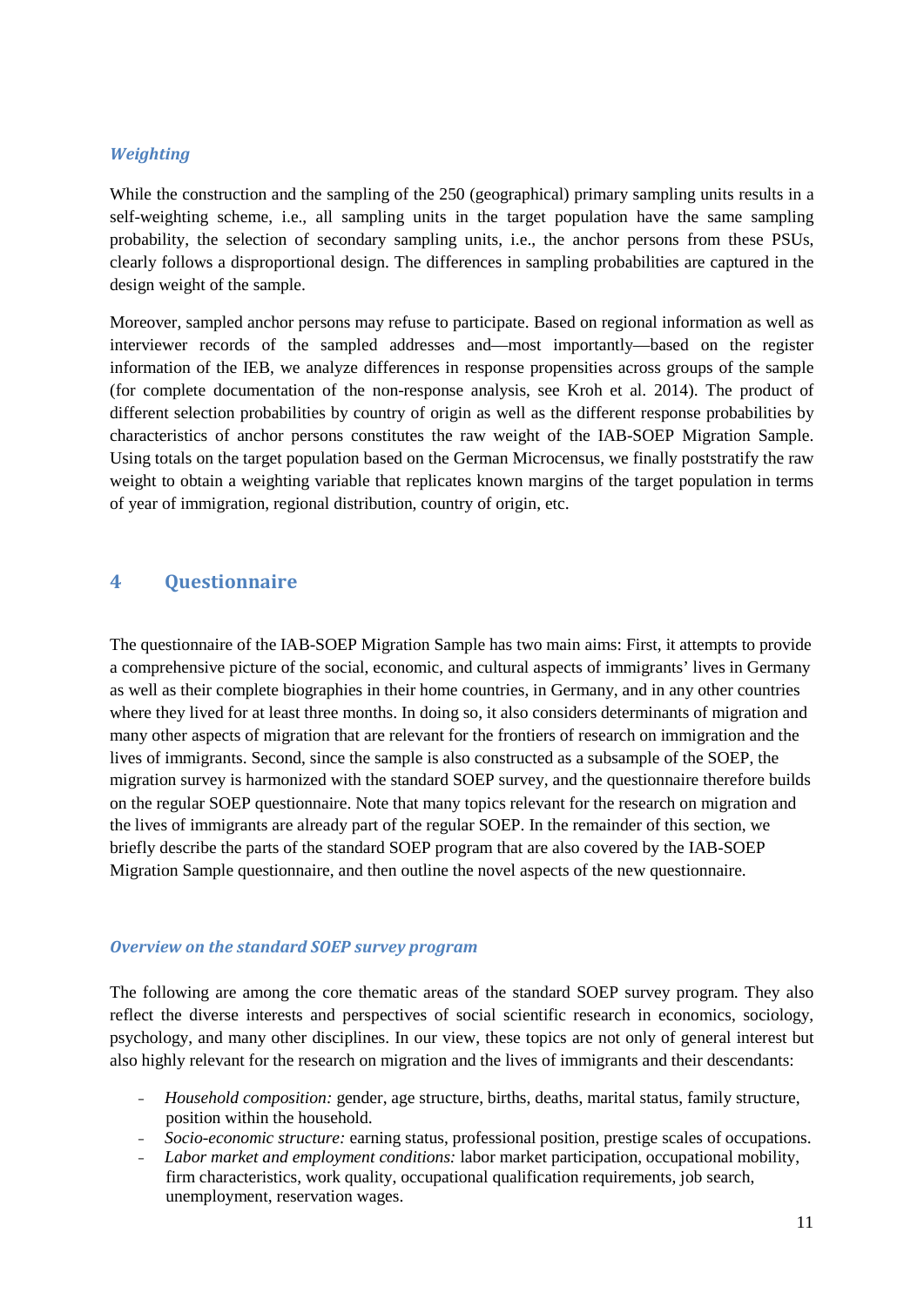- <sup>−</sup> *Educational characteristics:* highest formal educational attainment and occupational qualifications, current enrolment in educational institutions, attainment of educational degrees and qualifications, further education, and parental education.
- <sup>−</sup> *Income types and levels, household transfers, social security*.
- <sup>−</sup> *Time and activity budgets as well as do-it-yourself work within private households:* average time-use indicators.
- <sup>−</sup> *Living:* life satisfaction, standard of living, quality of life, expenditures, geographic mobility.
- <sup>−</sup> *Health:* self-reported indicators on health conditions.
- <sup>−</sup> *Preferences, political and cultural values:* Risk attitudes, political and cultural values, political participation.

Also, since the beginning, the SOEP has sought to do justice to the multidimensional living situations of immigrants and descendants of immigrants by including questions on different aspects of their lives and their integration into the labor market, educational system, society, and social networks in the regular SOEP survey program and replicated at regular intervals. The SOEP contains numerous indicators that are relevant to the analysis of migration and the integration of immigrants and their descendants, including indicators of proficiency in German and in the language of the country of origin (cognitive dimension of integration), on aquisition of German citizenship (structural dimension), on contact with people of German origin (social dimension), and on identification with Germany and the country of origin (identificative dimension). A table with the indicators and the respective surveying methodology can be found in Liebau & Tucci (2014).

#### *Migration-specific modules used in the IAB-SOEP questionnaire*

The survey program of the IAB-SOEP Migration Sample follows the standard structure of the SOEP questionnaires, the first wave of which usually contains a biographical, an individual, and a household questionnaire.<sup>10</sup> For the IAB-SOEP Migration Sample, as for the extension samples of 2011 and 2012, an integrated individual biographical questionnaire was conceptualized to avoid duplication and to improve the flow of questions in the interview. In order to adapt the questionnaire more closely to the target group and in consideration of the interests of researchers in immigrants as a group, several migration-specific modules and questions were developed and are being used in this subsample of the SOEP for the first time. These are:

- Migration biography
- Recognition of foreign educational degrees
- Inclusion of last job prior to migration and first job after migration in the occupational biography
- Situation in partnership at the point in time of migration
- Religion and religious practice

In addition, in this sample, the following sets of questions from the standard SOEP survey are asked, although some sets of questions have been modified or expanded $1$ :

- Current language proficiency (also SOEP 2013), prior to migration (Sample M only)

<sup>&</sup>lt;sup>10</sup> Additional instruments like the mother-child questionnaires, the youth questionnaire, and the questionniare "The deceased respondent" were used starting with the second wave in  $2014$ .

 $11$  In parentheses is information on whether the questions were also asked in the same year in the other samples of the main SOEP survey.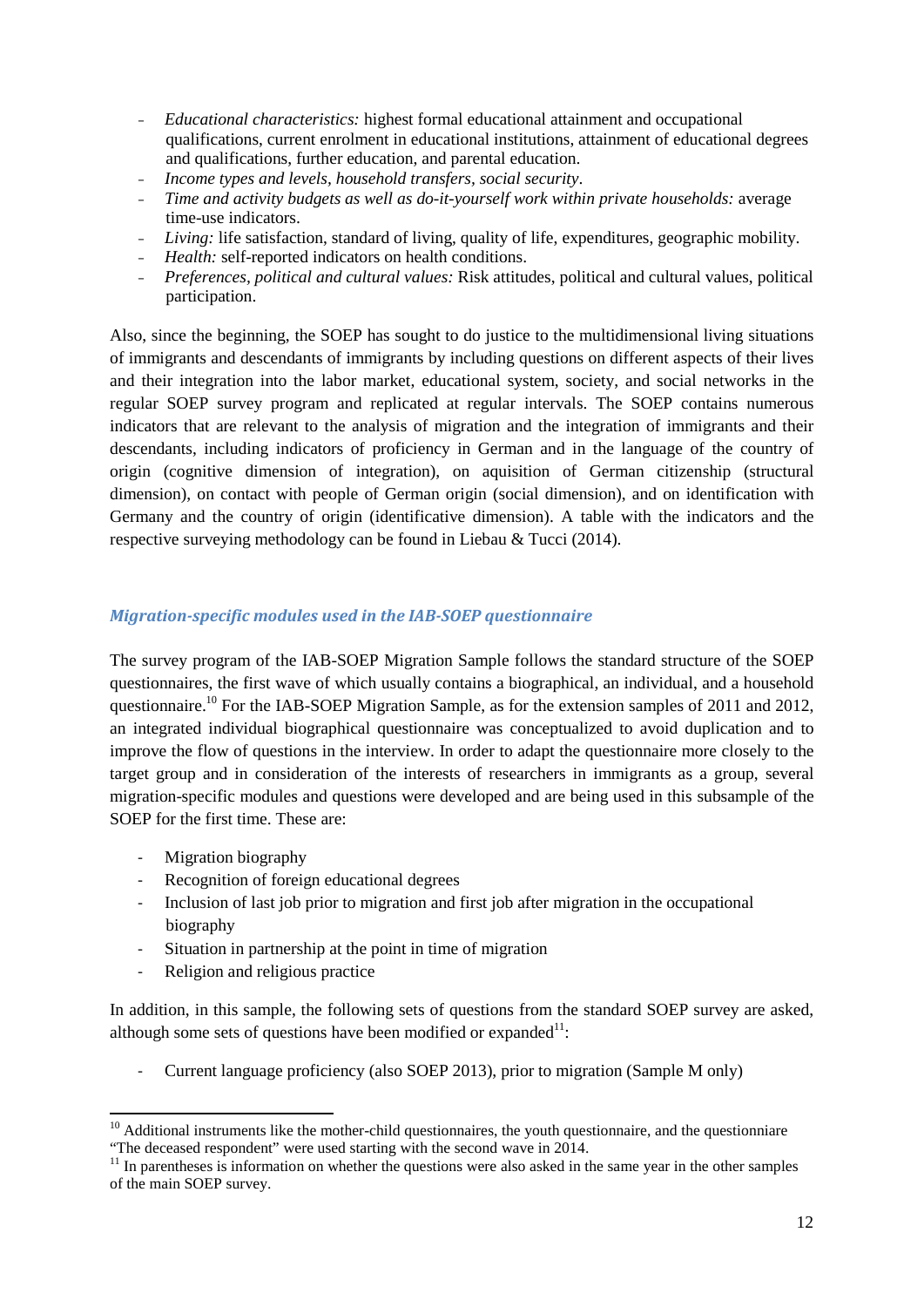- Experience of discrimination (also SOEP 2013), by area (Sample M only)
- Contacts between immigrants and Germans (SOEP 2013 also)
- Intentions to stay (SOEP 2013 also)
- Visits to country of origin (Sample M only)
- Identification with Germany, with country of origin, and with Europe (Europe: Sample M only)

In order to be able to ask these additional questions, part of the questionnaire had to be left out that was given to respondents in the other SOEP subsamples in  $2013$ <sup>12</sup>. In the following, the five new modules are described in more detail.

#### **Migration biography**

Up to now, the SOEP only asked when the respondent (most recently) moved to Germany. There is little information on previous episodes of migration: on the one hand, the question repeated at twoyear intervals of whether the individual had visited his or her country of origin in the last two years, and on the other hand, the qeustion so previous periods of living abroad for more than three months, which was asked in 2009 but can only give a vagues idea of whether further episodes of migration occurred<sup>13</sup>. By creating a gapless migration biography covering all stays of three or more months between the respondent's first move from his hor her country of origin to his or her move to Germany, the SOEP now provides a data base for the analysis of migration processes for the first time in the SOEP context. Migrants' increasingly complex stories have become a significant area of research in recent years surrounding diverse issues such as transnationalism. The SOEP data provide the repondent's migration status and the precise start and end month of each migration episode for up to 15 episodes,<sup>14</sup> each lasting three months or more. In addition, for the respondent's last move to Germany, the respondent is also asked to state what languages he or she spoke before moving to Germany and about any support provided by friends and relatives. The second generation and all other individuals who were born in Germany were also asked whether they spent any periods of more than three months abroad, and these stays abroad are also documented precisely to the month.<sup>15</sup>

#### **Recognition of foreign educational qualifications**

An important factor affecting immigrants' integration into working life is the question of whether any educational degrees they attained before coming to Germany are recognized here. Up to now in the SOEP, the following questions have been asked: "Did you receive a degree or qualification upon successful completion of this education or training?" If the respondent answers yes, they are asked: "Is this qualification recognized in Germany?" Answer options: yes/no. It was distinguished whether the degree was recognized as completely or only partially equivalent to a German degree. The passage of new legislation on April 1, 2012, that changed the criteria for recognition of foreign educational qualifications and the increasing public interest in the acknowledgment of foreign credentials made it necessary to collect additional information for analysis. Further questions were added on the process of obtaining recognition (when and where the respondent applied, when he or she received notification) and on the outcome of the recognition procedure, with more detailed questions about

 $12$  The complete questionnaires can be found under:

[http://www.diw.de/de/diw\\_02.c.222729.de/instrumente\\_feldarbeit.html.](http://www.diw.de/de/diw_02.c.222729.de/instrumente_feldarbeit.html)<br><sup>13</sup> The question was formulated as follows: "Have you ever lived in another country for more than three months, whether for professional or personal reasons?" Answer options: yes, within the last 10 years; yes, but more than 10 years ago; no.<br><sup>14</sup> This is the technically defined upper limit, although it was assured that the last move to Germany was

included. <sup>15</sup> The migration biography information can be found in a separately generated dataset (MIGSPELL).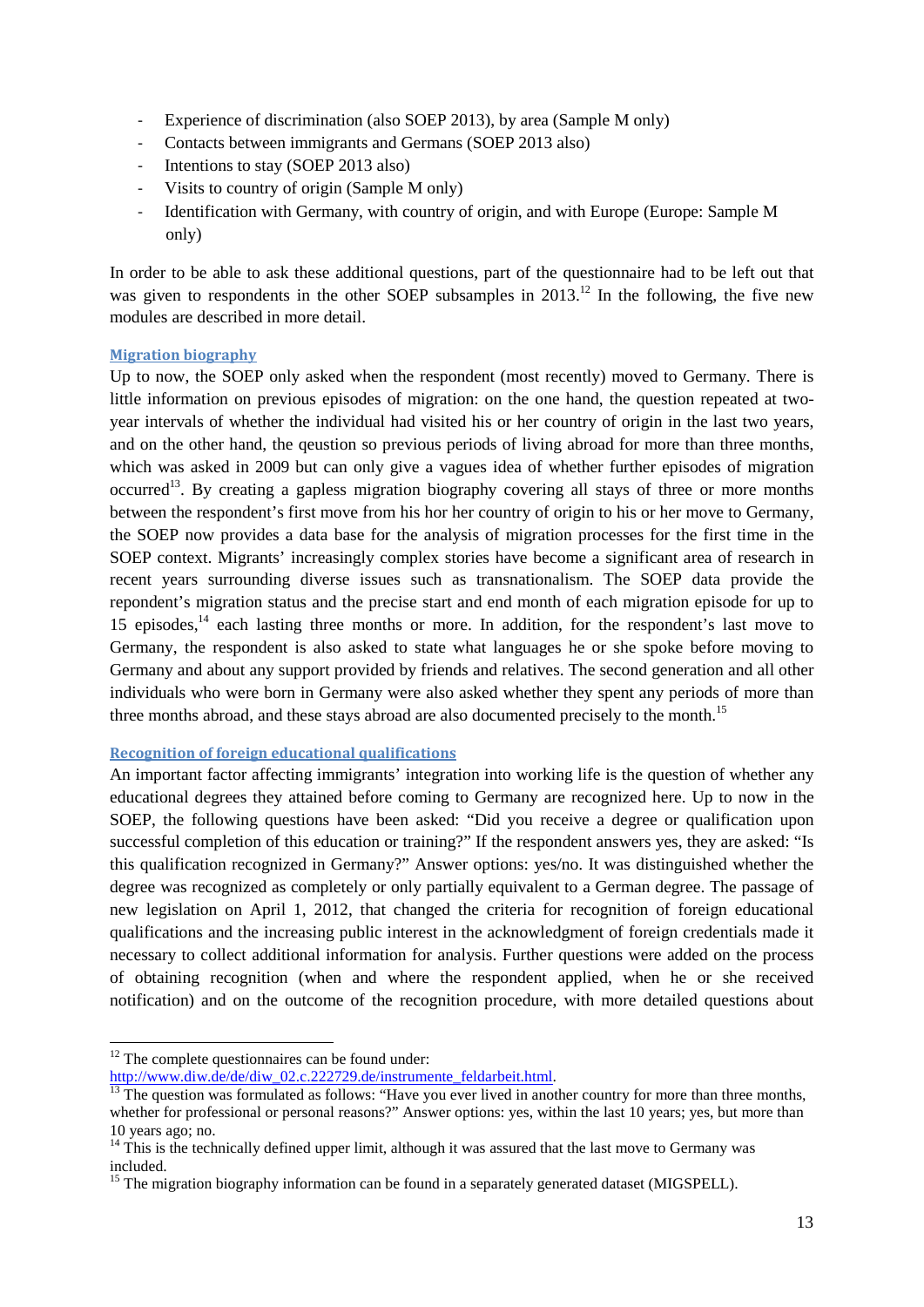whether support was provided for the respondent to obtain further qualifications und whether he or she had already completed the respective training program. In addition, individuals who did not apply for recognition of foreign qualifications were asked to state their reasons for not doing so.

#### **Additional information on last job before, first job in Germany and current job situation**

In the SOEP, as part of the collection of biographical information, respondents are asked to provide information on their occupational status, the sector they work in, and the type of work they did in their first job. In the migration sample, a different approach was used with immigrants to Germany. The questions used were not about the respondent's first job in his or her working life, but about his or her last job before moving to Germany and first job in Germany. Because of the already considerable length of the questionnaire, only the following questions were asked:

Last job before moving to Germany:

- Occupational status (in seven categories, in simpler terms than in the SOEP)
- Monthly net income
- Working hours
- Subjective assessment of changes in respondent's occupational situation before and after moving to Germany

First job in Germany<sup>16</sup>:

- How did the respondent find out about the position?
- Does he/she still do the same job / have the same occupational status / have the same employer today as in his/her first job in Germany?
- Have there been job changes since then?
- Subjective assessment of changes in the respondent's occupational situation since moving to Germany

Individuals who were born in Germany were asked to provide the same information as is collected for respondents' first job in Germany, and in addition, to provide information on their occupational status (in seven categoreis)<sup>17</sup> in their first job.

#### **Relationship with partner since moving to Germany**

An important new field of immigration research deals with the question of what influence relationships have on the decision to immigrate or on possible positive or negative impacts of migration on the individual's occupational situation. In order to explore the latter question, respondents were asked whether they were in a relationship at the time when they moved to Germany and whether they maintained this relationship; which of the two partners moved to Germany first; and who found a job first.

#### **Importance of religion and religious practice**

For the migration sample, a question about religious affiliation was asked first and then broken down into additional subcategories to better reflect the religious diversity of immigrants to Germany. Then all respondents—both those with and those without any religious affiliation—were asked about the importance of their faith, how frequently they pray, and whether they attend religious events and services.

 $16$  In 2014, the second wave of the migration survey included questions on the following information about the respondent's first iob in Germany: type of work, educational requirements, public service, economic sector.

<sup>&</sup>lt;sup>17</sup> The missing information in comparison to the SOEP was collected later, in 2014.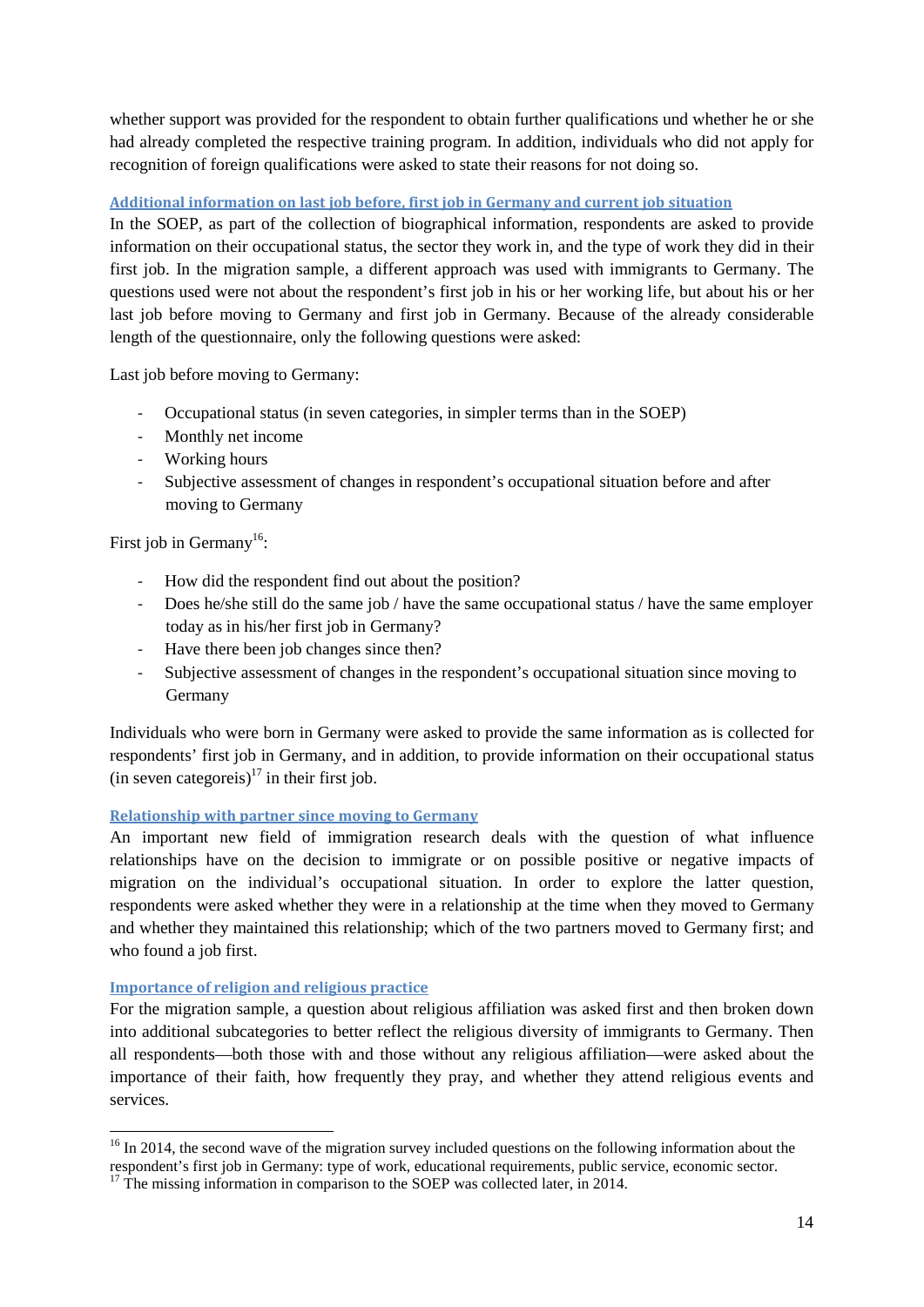#### **Translation assistance**

For the migration sample, a total of five questionnaire translations are provided. Since the beginning of the SOEP survey in 1984, the questionnaires have been translated into different languages (see Liebau & Tucci 2014). Since 2011, translations have been provided in English, Russian, and Turkish. For the migration sample, translations into Polish and Romanian are provided as well—two languages for which no translations had ever been provided previously in the history of the SOEP. The interviewer was also given the option of taking an interpreter along for the household interviews. Overall, the translations and interpreting services were used to a limited extent: only 242 respondents (out of N=4.964), that is, 5%, made use of translation assistance.

| Language version | N   | %   |
|------------------|-----|-----|
| English          | 12  | 5   |
| Turkish          | 57  | 24  |
| Russian          | 111 | 46  |
| Romanian         | 33  | 146 |
| Polish           | 29  | 12  |
| Total            | 242 | 100 |

**Table 2: Use of translation by language** 

A short film introducing the SOEP to potential respondents, in which longtime SOEP respondents talk about their experience and reasons for participating in the study, has also been translated into the aforementioned languages and made available on the website [www.leben-in-deutschland.info.](http://www.leben-in-deutschland.info/)

The questionnaire also included the question of whether the respondent would consent to the linkage of their survey data with information from the IEB. According to German data protection law, this consent has to be given in writing, and the respective question is asked at the end of the questionnaire. In the next section, we describe this procedure and the results of the linkage in more detail.

#### **5 Linkage with the IEB and data distribution**

As mentioned above, the survey data on the portion of respondents who gave consent are linked with the register data from the Integrated Employment Biographies (IEB) sample. Through this linkage, the survey data are enhanced by the addition of detailed information on the labor market trajectories of immigrants and their descendants. The resulting data set allows for longitudinal analysis starting with the very first wave. At the end of the survey, respondents are given an informational brochure that explains the German data protection regulations and asks for their consent to data linkage. Then they are asked to give their first and last name and in addition their birth name to ameliorate the probability to find the person in the IEB. In order to examine the possible effects of such a formal request for consent on subsequent willingness to participate in the survey, and to answer the question of whether the point at which consent was requested (first or second wave) affects the consent rate, only twothirds of the respondents were initially asked for consent. In the subsequent two waves, consent will be asked from the other subgroups. Asking for respondents to sign a consent form usually leads to a lower rate of consent than just asking an oral consent due to the formal character of the request, and in the first wave, just 51 percent of all respondents provided consent. With respect to the sample as a whole, this implies a consent rate of 32 percent. This rate is expected to increase over the years because the participants' trust will increase with their participation in the survey.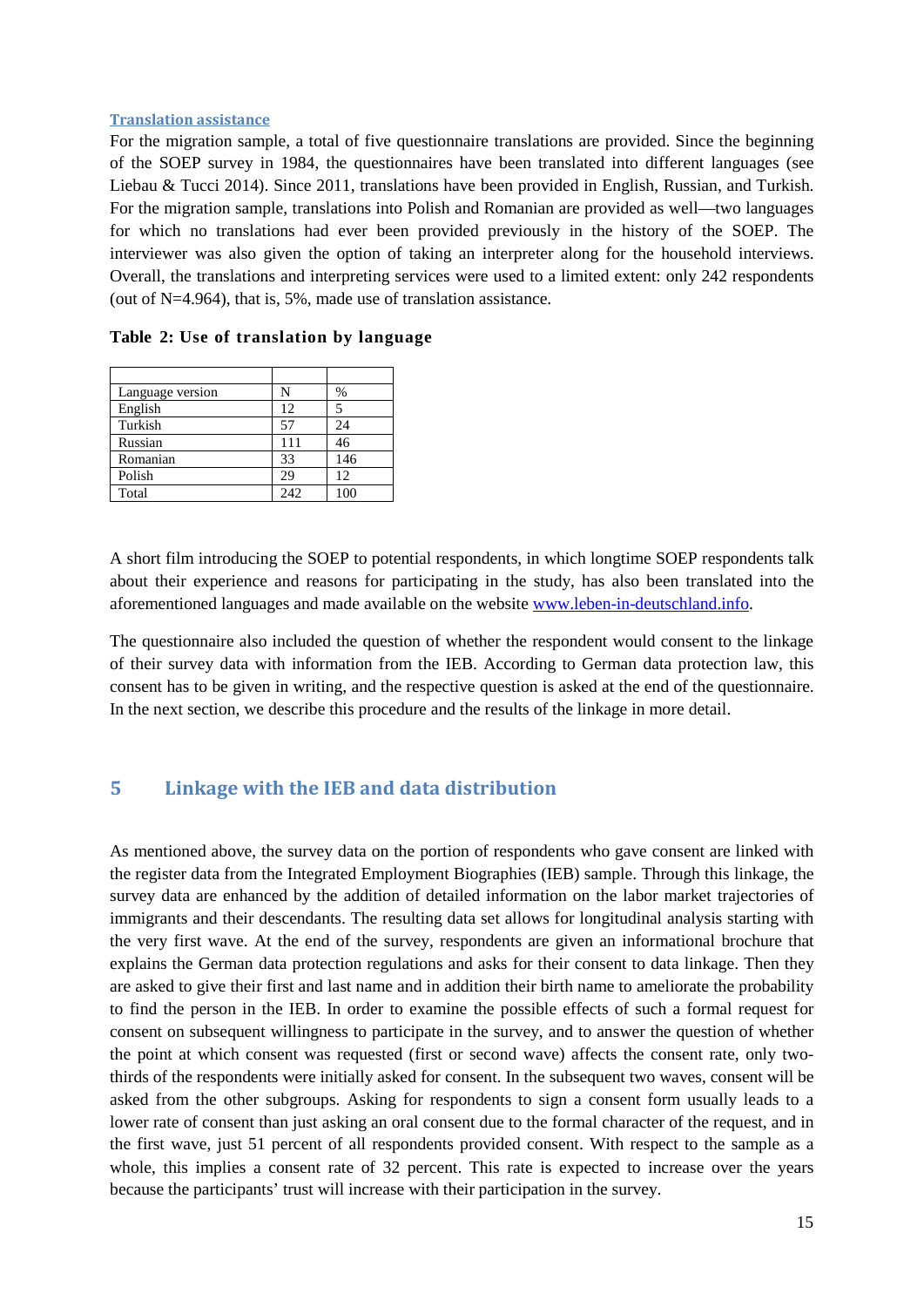#### **Table 3: Record Linkage Rates**

| <b>Persons</b> | Linkage consent | No linkage consent | <b>Not asked</b> | All                     |
|----------------|-----------------|--------------------|------------------|-------------------------|
| Anchor         | 890             | Q12                | റി               | <b>מריח</b><br>ن کے ایک |
| Family         | 714             | 761                | 766              | 2241                    |
| <b>Total</b>   | 604             | 673                | 1687             | 4964                    |

Source: IAB-SOEP Migration Sample, DOI:10.5684/soep.iab-soep-mig.2013

Note: Twelve anchor persons and nine family members provided consent to record linkage and are counted among "linkage consent" although they were not supposed to be asked according to the experiment design.

The 890 anchor persons selected from the IEB who consented to data linkage can be directly linked to the IEB using an existing indicator. Linking the data on the 714 household members is more difficult, since they have to be located in the IEB database based on their names, birthdates, and addresses. Therefore, the names, birthdates, and addresses from the relevant years and counties are taken from the data warehouse on which the IEB is based. In order to minimize the size of the dataset, only addresses recorded from 1995 onwards were included. Furthermore, addresses were only taken from counties in which the respondents' address was located (147 counties). This dataset as well as the information given by respondents was harmonized with the aid of preprocessing codes provided by the Record Linkage Center at IAB (e.g., writing all words in capital letters, standardization of abbreviations, removal of hyphens, etc.) to make them comparable. The process data were also deduplicated to erase double entries that arise because of multiple entries for individuals over time. In a second step, the data of the survey were merged with the data of the IEB using Stata, allowing identically written names/birthdate/address-combinations to be identified. 42 percent of the household members have already been identified in the IEB in this way. The same "merging" process was carried out again without the zip code and/or street address, since these two variables have a relatively high number of missings in the IEB. Another 28 percent of participants were identified in the IEB in this way. In the last step, a probabilistic merging procedure was carried out with the record linkage software Merge Tool Box (MTB) (Schnell et al. 2004) that is also able to recognize slightly different spellings of names, which occur frequently in the case of foreign names. With 26 percent of household members who were found using the MTB, another 27 individuals, or 4 percent of household members, remain without linkage.

|                                  | <b>Identified</b><br>persons | in percent of 714 non-anchor<br>persons with consent |
|----------------------------------|------------------------------|------------------------------------------------------|
| Direct merge                     | 302                          | 42 %                                                 |
| Merge without postal code        | 199                          | 28 %                                                 |
| Merge without house number       | 4                            | $0.5\%$                                              |
| <b>Probabilistic Merge (MTB)</b> | 182                          | 25%                                                  |
| <b>Rest</b>                      | 27                           | 4.0 %                                                |

**Table 4: Results of the record linkage between non-anchor persons in the IAB-SOEP Migration Sample and the IEB** 

Source: IAB-SOEP Migration Sample, DOI:10.5684/soep.iab-soep-mig.2013, own calculations.

#### *Data distribution*

The survey data from the IAB-SOEP Migration Sample are collected using questionnaires that are largely harmonized to the SOEP questionnaires administred for sample A-K. The survey will be integrated as "Sample M" into SOEP–Core and therefore will be covered by the same user agreements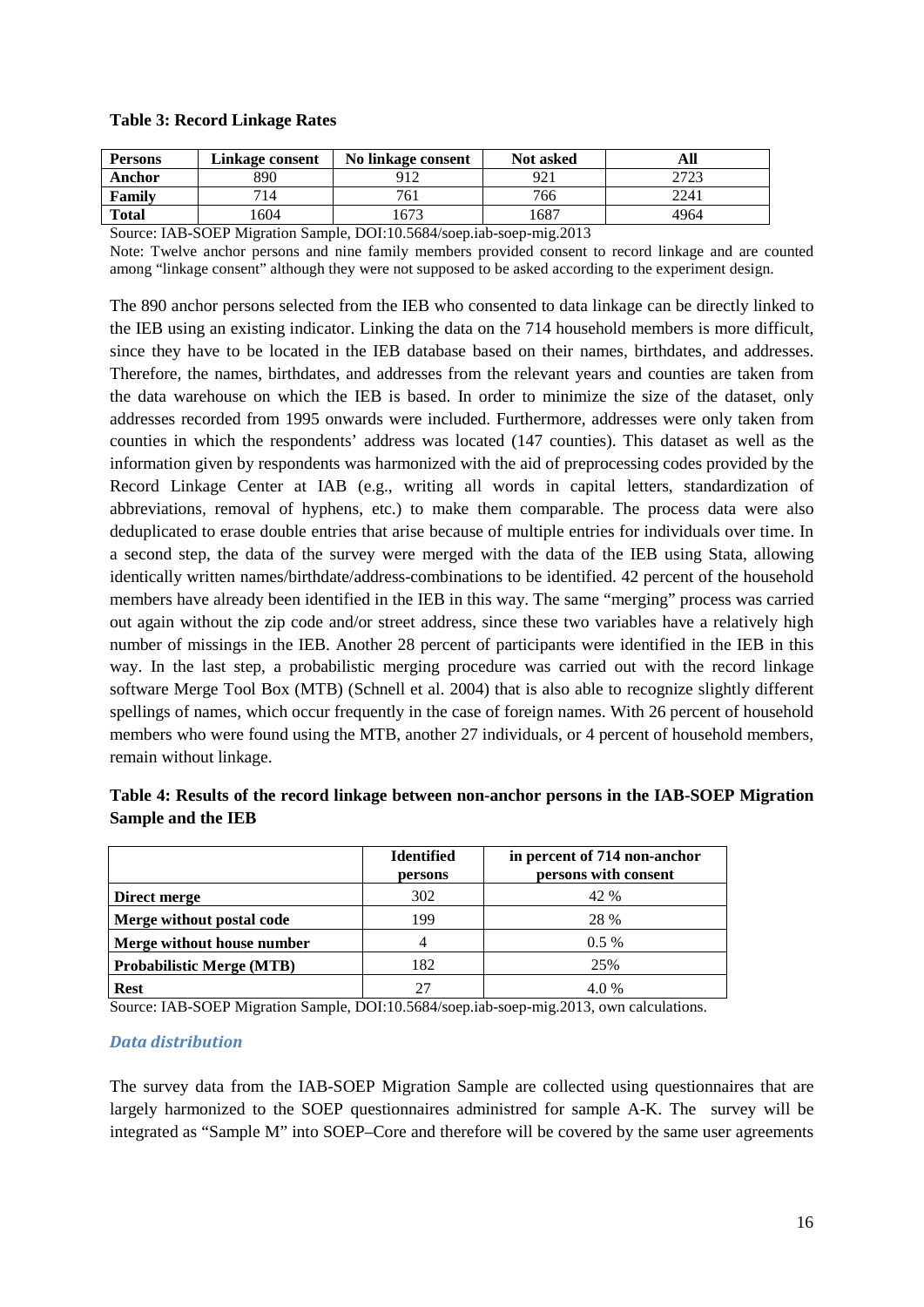on data protection as all other SOEP samples. The survey data will therefore be distributed to all SOEP users automatically as of SOEP Version 30, released in fall 2014.<sup>18</sup>

Nevertheless, differences in the survey program exist between the IAB-SOEP Migration Sample Sample M and the existing SOEP Samples A-K. To make it easier to use the data, but also to achieve the greatest possible transparency regarding the different versions of the survey program, the following approach is pursued: First, all cases in the existing files will be integrated, Second, an additional generated dataset on migration biographies (MIGSPELL) will be created. Third, the users will also be provided with the original dataset to allow them to better identify differences in the questionnaires used. Finally, whenever possible, all relevant variables generated by the SOEP-Team for the distribution of the SOEP-data are also provided to users for the IAB-SOEP Migration Sample. This pool of data on the IAB-SOEP Migration Sample will be available as a scientific use file from the Research Data Center SOEP and the Research Data Center (FDZ) at IAB [\(http://fdz.iab.de\)](http://fdz.iab.de/). Documentation of the new sample will be published on the Internet (along with descriptive data documentation) under: [http://data.soep.de](http://data.soep.de/) and [http://fdz.iab.de.](http://fdz.iab.de/)

At the beginning of 2015, the IAB-SOEP Migration Sample available at the Research Data Center (FDZ) at IAB will in addition also include the linked information of the register based IEB dataset. The data will be weakly anonymized and available for analysis in the framework of a guest visit to the Research Data Center of IAB in Nuremberg or other external locations (see [http://fdz.iab.de/en/FDZ\\_Scope\\_of\\_Services.aspx](http://fdz.iab.de/en/FDZ_Scope_of_Services.aspx) for a list of locations). The dataset will contain several individual and labour market indicators for the survey participants like:

- **Information on the individual:** sex, year of birth, citizensip, marital status, number of children, education and training, schooling, professional qualifications.
- **Information on employment, government benefit receipt, and job search**: start and end of employment, government benefit receipt, and job search, daily pay rate, type of work carried out in (last) job, professional status and working hours, employment status, employment status before job search, type of benefits received, form of job termination, remaining period of unemployment benefit receipt.
- $\overline{\phantom{a}}$ **Employer characteristics**: economic sector, employer's entry into database, last entry on employer in database, total number of employees, number of full-time employees, number of staff in marginal employment.
- $\overline{\phantom{a}}$ **Regional information**: place of residence (federal state, county), place of work (federal state, county).

Furthermore, IAB and SOEP work together on an anonymized dataset with a limited number of variables, which can be distributed as a scientific use file to the research community by mid 2015.

 $18$  The weighting of the SOEP will also include the new sample on a standard basis.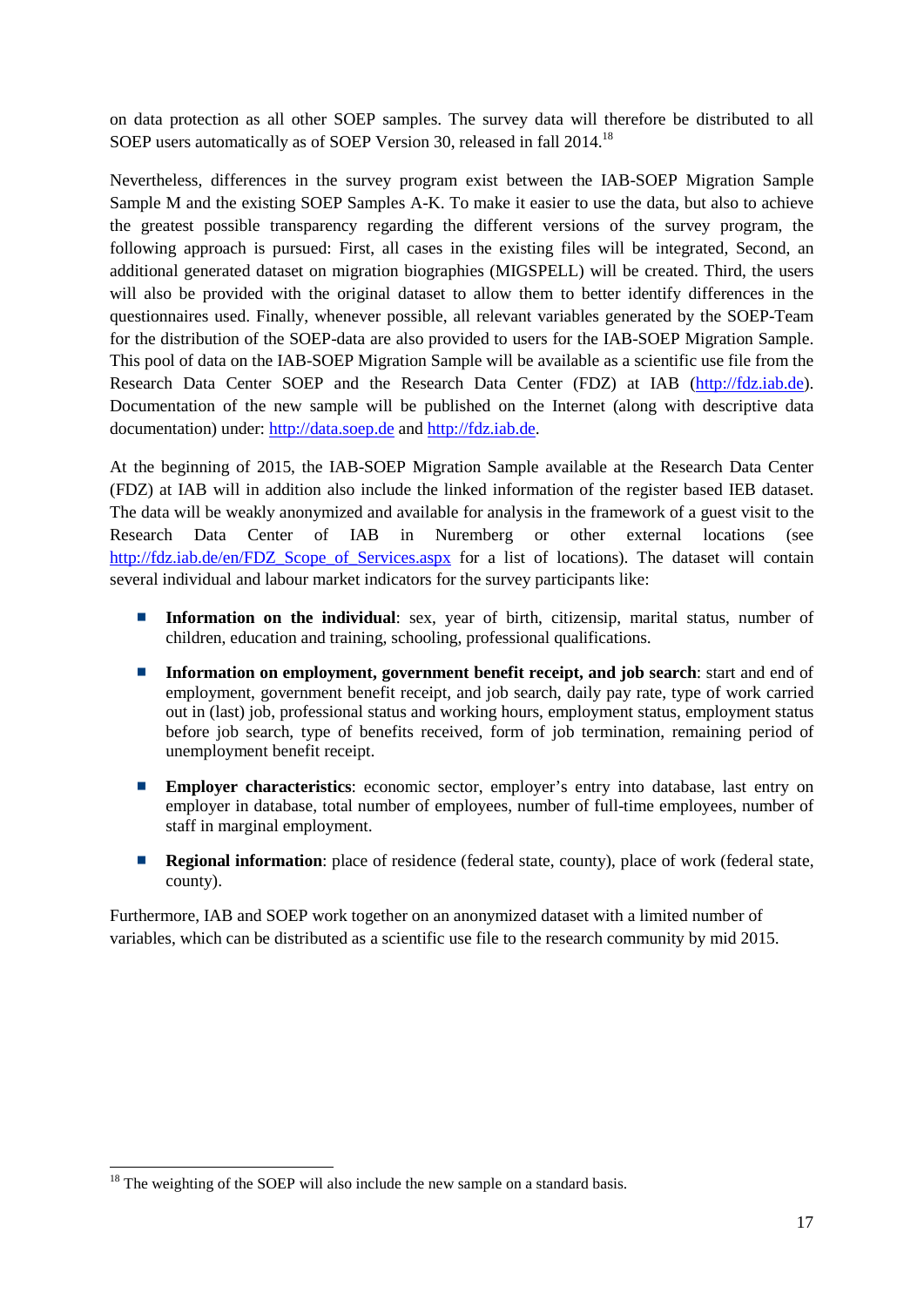#### **Bibliography**

Brenke, Karl; Neubecker, Nina (2013): Struktur der Zuwanderungen verändert sich deutlich. *DIW-Wochenbericht*, Vol. 80, No. 49, pp. 3-21.

Boeri, Tito; Brücker, Herbert; Docquier, Frédéric; Rapoport, Hillel (eds.) (2012): *Brain drain and brain gain: the global competition to attract high-skilled migrants*. Reports for the Fondazione Rodolfo DeBenedetti, Oxford: Oxford University Press.

Brücker, Herbert; Hauptmann, Andreas; Jahn, Elke J.; Upward, Richard (2014): Migration and imperfect labor markets: theory and cross-country evidence from Denmark, Germany and the UK. In: *European Economic Review*, Vol. 66, No. 1, pp. 205–225.

Brücker, Herbert (2013): *Auswirkungen der Einwanderung auf Arbeitsmarkt und Sozialstaat: Neue Erkenntnisse und Schlussfolgerungen für die Einwanderungspolitik*. Gütersloh: Bertelsmann Stiftung.

Brücker, Herbert; Jahn, Elke J. (2011): Migration and wage-setting: reassessing the labor market effects of migration. In: *The Scandinavian Journal of Economics,* Vol. 113, No. 2, pp. 286-317.

D'Amuri, Francesco; Ottaviano, Gianmarco I.P.; Peri, Giovanni (2010): [The labor market impact of](http://ideas.repec.org/a/eee/eecrev/v54y2010i4p550-570.html)  [immigration in Western Germany in the 1990s.](http://ideas.repec.org/a/eee/eecrev/v54y2010i4p550-570.html) In: *[European Economic Review](http://ideas.repec.org/s/eee/eecrev.html)*, Vol. 54, No. 4, pp. 550-570.

DESTATIS (2014): *Vorläufige Wanderungsstatistik 2013*, Fachserie 18, Wiesbaden: Statistisches Bundesamt.

Glitz, Albrecht (2012): The Labor Market Impact of Immigration: A Quasi-Experiment Exploiting Immigrant Location Rules in Germany, In: *Journal of Labor Economics*, Vol. 30, No. 1, pp. 175-213.

Hirsch, Boris; Jahn, Elke (2014): Is there monopsonistic discrimination against immigrants? First evidence from linked employer-employee data (forthcoming). In: *International Labor Relations Review*.

Humpert, Andreas; Schneiderheinze, Klaus (2013): Linguistic analysis of personal names based on the "Onomastic process". [http://www.stichproben.de/herunterladen/onomastic\\_process\\_HS\\_GbR.pdf.](http://www.stichproben.de/herunterladen/onomastic_process_HS_GbR.pdf)

Lehmer, Florian; Ludsteck, Johannes (2014): Wage assimilation of foreigners: which factors close the gap? Evidence from Germany. In: *Review of Income and Wealth*, Online First.

Liebau, Elisabeth; Tucci, Ingrid (2014): Migrations- und Integrationsforschung mit dem SOEP von 1984 bis 2012: Erhebung, Indikatoren und Potentiale. *SOEP Survey Paper* (im Erscheinen).

Jacobebbinghaus, Peter; Seth, Stefan (2007): The German Integrated Employment Biographies Sample IEBS. In: *Schmollers Jahrbuch*, Vol. 127, No. 2, pp. 335-342.

Kroh, Martin; Goebel, Jan; Kühne, Simon; Preu, Friederike (2014): The 2013 IAB-SOEP Migration Sample (M): Sampling Design and Weighting Adjustment. *SOEP Survey Paper* (im Erscheinen).

Richter, David; Schupp, Jürgen (2012): SOEP Innovation Panel (SOEP-IS) - Description, Structure and Documentation. *SOEPpapers on Multidisciplinary Panel Data Research No. 463*.

Schnell, Rainer (2013): Linking Surveys and Administrative Data. *German RLC Working Paper No. wp-grlc-2013-03*.